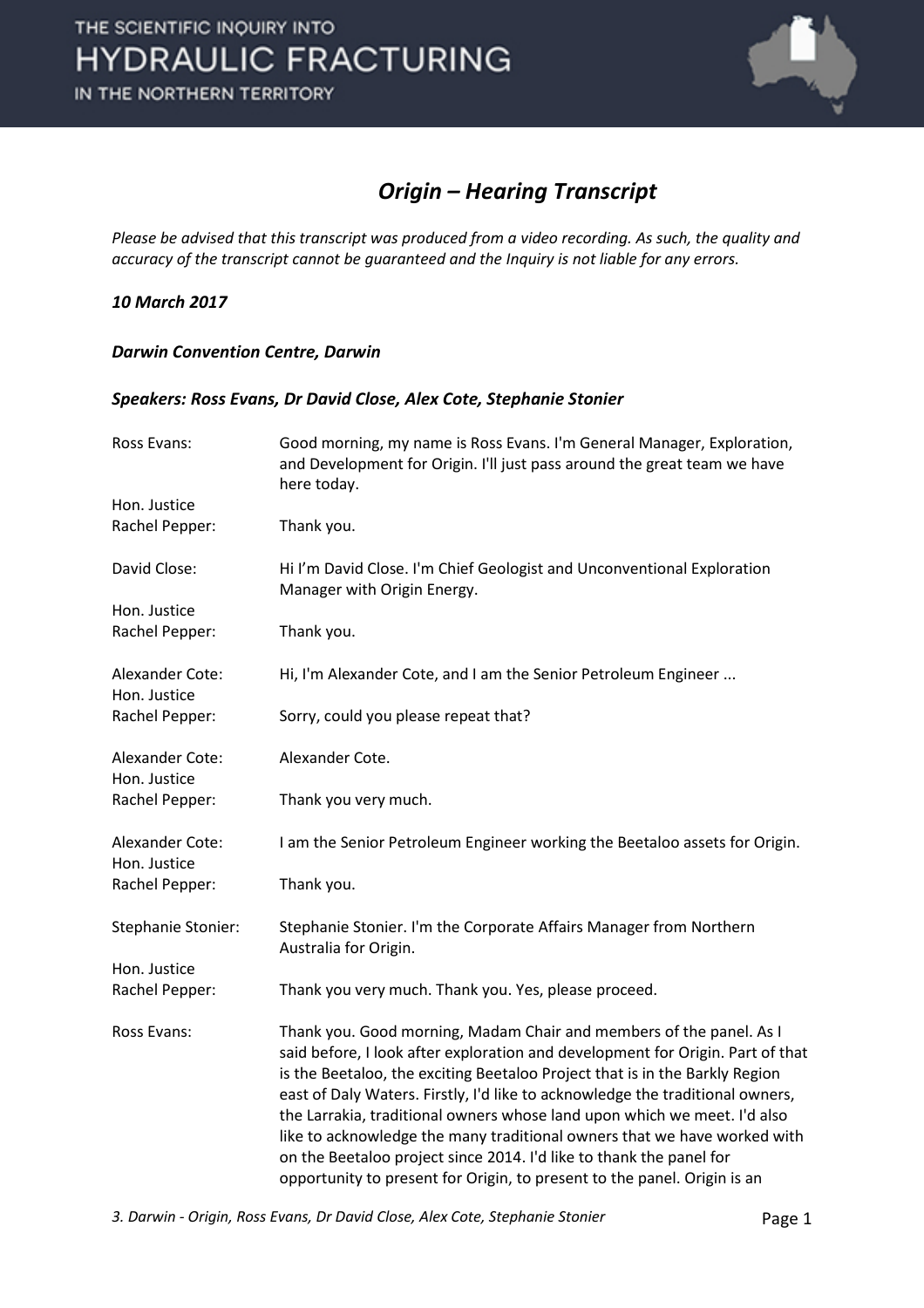

integrated Australian energy company, and we have unique insights into gas development and energy markets. In particular, we have a long experience with on-shore gas development in Australia, and in particular, we've been the operator for the successful Australia-Pacific LNG, Coal Seam Gas LNG Project.

At Origin, one of our overriding principles is to be open and transparent at all times. We accept that people have different perspectives. We understand that people have questions about our gas developments. We understand that and we welcome that. We seek to engage with all stakeholders, to build understanding, and to share perspectives on our projects. And consistent with our principles, we always engage respectfully based on a dialogue of facts. Now I'd like to turn to the topics of specific interest to the panel. The background and issues paper covers many topics, and we will address all of those in our written submission. With the time available to us today, we're going to talk to three key topics.

Firstly, we'll demonstrate how our fracking checks and controls protect groundwater and the environment. Secondly, the community does not have to choose between agriculture or resources. We will demonstrate a coexistence is a proven proposition. Lastly, we will demonstrate the significant public benefits that can be delivered by a successful on-shore shale gas industry in the Northern Territory. A successful and well-regulated shale gas industry. My colleagues and the great team that we have here today will talk to each of these in turn, and on our hand to Alex Cote, who will address the first topic.

Rachel Pepper: Thank you.

Hon. Justice

Alexander Cote: Thank you, Madam Chair and distinguished panel members. I've had the privilege of working on these assets for the past three years. I'm a professional engineer. I'm registered both with APEGA in Alberta, Canada, and Engineers Australia. I have nine years of shale and tight gas engineering experience. As a practicing member of the engineering profession, I hold paramount the health, safety, and welfare of the public and the environment. As an engineer, it is my responsibility to identify risks, assess risks, to eliminate risks where possible through design, or otherwise to mitigate them to an acceptable level through controls. Protecting water resources is at the heart of almost every conversation about fracking, and we understand how critical groundwater resources are to our traditional owners, pastoralists, and communities.

> In order to protect groundwater resources, we employ risk management techniques. We have robust risk and integrity management systems in place to ensure and verify the operational integrity of our assets in order to protect both the public and the environment through the full life cycle of our assets. I'll therefore take you through the controls that are in place to protect both the groundwater and the environment during hydraulic fracture stimulation activities.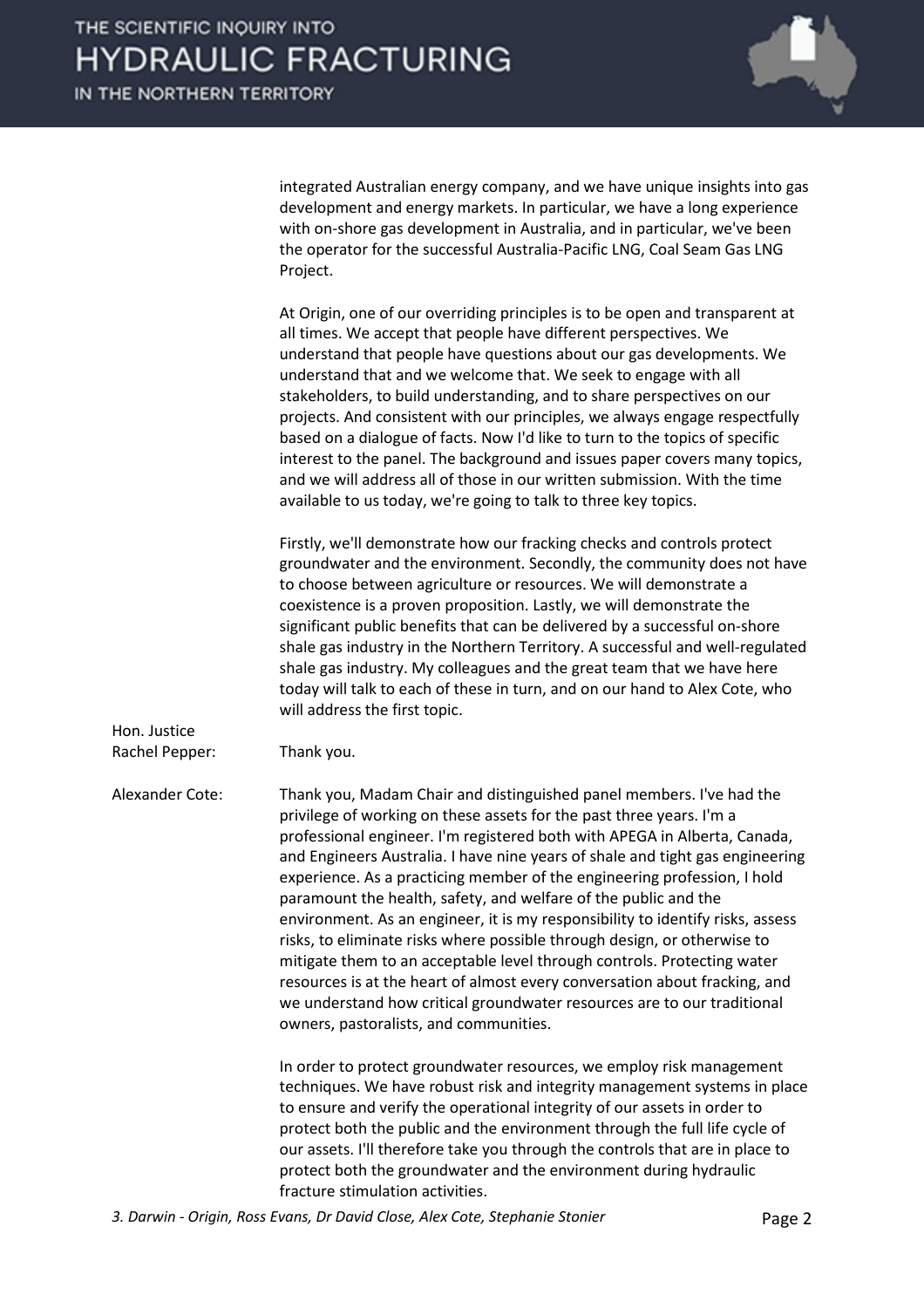

Firstly, it is important to note that the controls that I'll be presenting are equally applicable to all hydraulic factor stimulation operations, regardless of reservoir type such as shale or sandstone, or well trajectory, vertical or horizontal. I'll draw your eye to the panel on the top right of storyboard one. This panel illustrates the principle that there are multiple checks and controls in place to prevent failure and that if any of those controls or tests are not successfully met, fracking operations won't be undertaken. A corresponding table that you'll find on the very left summarises some of these key checks and associated controls that we put in place. Some controls are ever-present, like our groundwater monitoring programme. We test and report based on results prior to the start of activity on a pad, and continue to actively monitor throughout the life of a well. Dr. Close will elaborate further on this topic in a moment, but before he does, I'll cover three primary checks that we have in place to protect groundwater and the environment during fracking operations. Check one: are the additives safe for use? Check two: how do we know the well has integrity, and check three: how do we know that fractures won't propagate into the aquifer? Let's have a look at these three checks and associated control in more detail.

Check one is all about knowing what goes into our fluid system and down our well. Every additive in the fluid system, so the frack fluid, carries out a specific function, such as clay stabilisation or friction reduction. The fluid system is not only designed, tested, and assessed against technical requirements, but also in the context of our ability to safely handle the fluid pre- and post-simulation at surface. As a result, we know all the additives that make up our frack fluid and furthermore, we publicly disclose this knowledge. All the additives, including their detailed composition, volume, weights, are fully disclosed to both the DPIR and the EPA, who make it publicly available. Risk assessments are conducted to ensure that the procedures and practises are in place for the safe transport, handling, and disposal of the frack fluid and its additives. We also take multiple verification steps. We verify that all our additives that are used are registered on NICNAS, National Industrial Chemical Notification and Assessment Scheme. We verify that no BTEX, or polycyclic aromatic hydrocarbons, are present in our frack fluid before use. Lastly, we screen for any signs of contamination in the aquifer and ensure that the quality of the water within the aquifer is unchanged as a result of our operations.

Check two is all about building a well that ensures that whatever goes down the well, or comes out of the reservoir into the well, is contained within the well and is isolated from the aquifer. This all starts with design. The wells are designed and constructed to have multiple barriers in place to protect the aquifers. You'll notice this schematic showing a well bore where there's multiple layers of steel casing and engineered cement that covers off of the aquifer. Fit for purpose materials are selected that take into account our expected operating conditions. We assess all parameters, parameters such as pressure, temperature, and fluid composition when it comes to our material selection. Next, the designs and resulting work programmes are then thoroughly risk-assessed both internally and against specs and

*3. Darwin - Origin, Ross Evans, Dr David Close, Alex Cote, Stephanie Stonier* Page 3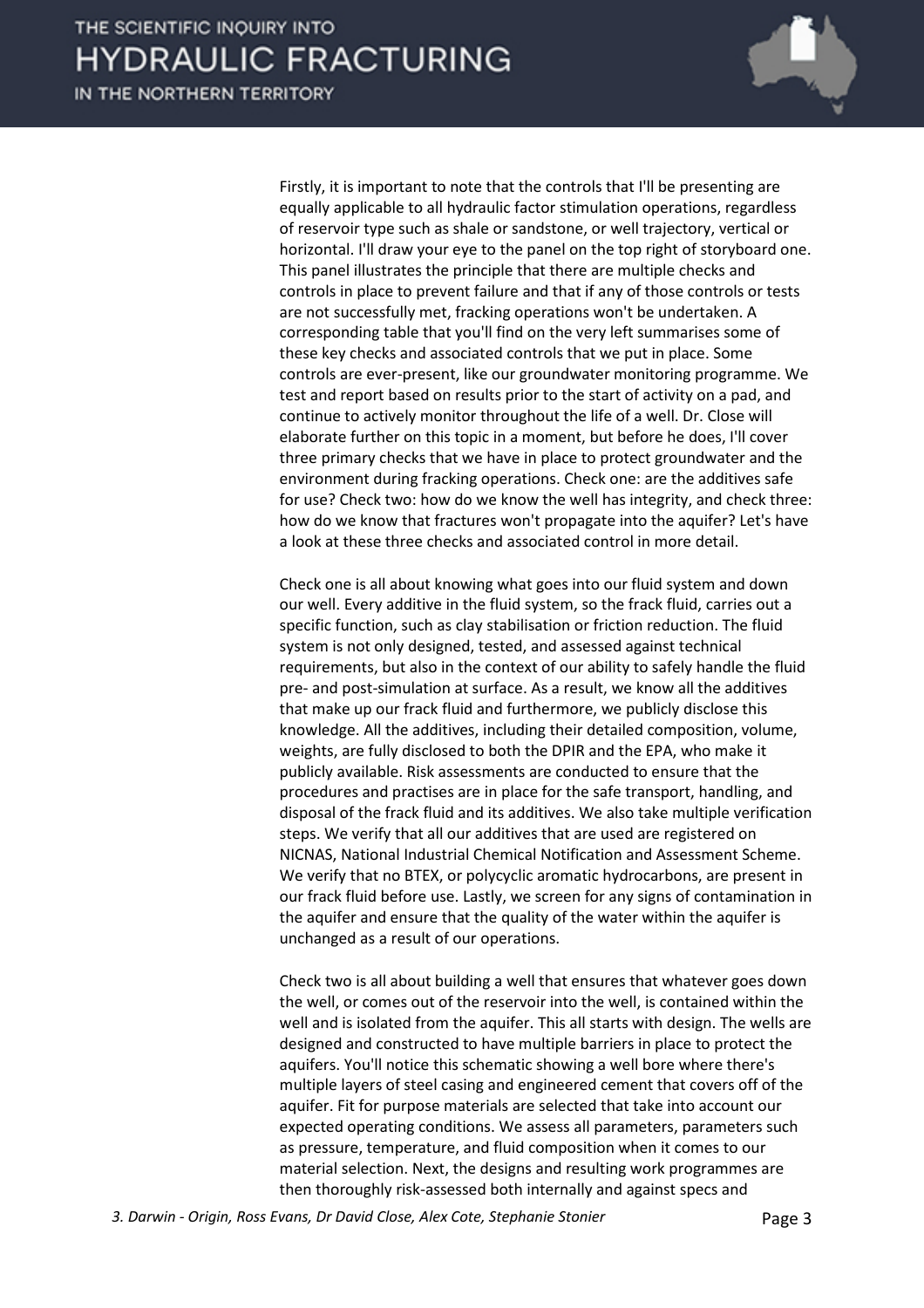

standards, and with external partners like our service providers to ensure that all the necessary controls and barriers are in place to ensure safe operations and well integrity. Lastly, we test and verify the integrity of the well bore we constructed prior to fracture stimulation. This is accomplished with cement bond logs and casing pressure tests. Cement bond logs are there to ensure that there's casing behind cement, and pressure tests are there to ensure that the mechanical integrity of the casing exists. These tests are then submitted to the regulator, who review it prior to us proceeding to stimulate the well.

Check three is all about understanding barriers to fracture height growth. Fracture height is primarily controlled by stress differences between geological layers. We collect a lot of well data from logs, core, and direct stress measurements to build these stress models, to understand how stress changes through rock layers. Fracture stimulation modelling uses the stress model to understand fracture geometry. There's a panel where you'll see in red, fracture geometry, the Amungee North West 1H fracture geometry, and the graphic shows that we expect the fracture to be contained within the lower stressed target interval. The highest stressed rock layer above the target interval has a higher clay content, which changes the mechanical properties of the rock, and thereby increases the stress within the layer. During pumping operations, we also monitor pressures and rates in real times, and look for any abnormal responses. There's a panel showing microsized data. This data's collected by Fisher and Warpinski, and the Barnett, and it demonstrates that the fracture height is well-contained around the perforations, and that there has been no observed fracture height growth into aquifers.

This observation is to be expected, as sedimentary basins like the Beetaloo are formed by the layering of materials. The layering creates heterogeneous material properties between layers, which results in large stress contrast. This creates an environment where vertical frack growth is hindered, and lateral fracture growth is the preferred path of least resistance. In the Beetaloo, where there is a substantial offset between the target reservoir and the aquifer, and with numerous sedimentary layers in between with vastly different mechanical properties, this means the likelihood of a fracture propagating into the regional aquifer is essentially physically impossible.

At this point, I'd like to reiterate that there's no fundamental difference between fracking a shale or a tight gas, or out of a horizontal or vertical well. The design, the approach, the checks, and the controls are virtually all the same. I'd like to draw you back to the first figure in the top right of the storyboard, as this summarises the section nicely. It signifies the many controls we put in place to protect the groundwater and the environment, and the fact that we will only proceed to hydraulically fracture stimulate a well if checks one, two, and three are all met. Protecting the groundwater and the natural environment is a critical and core part of our business. On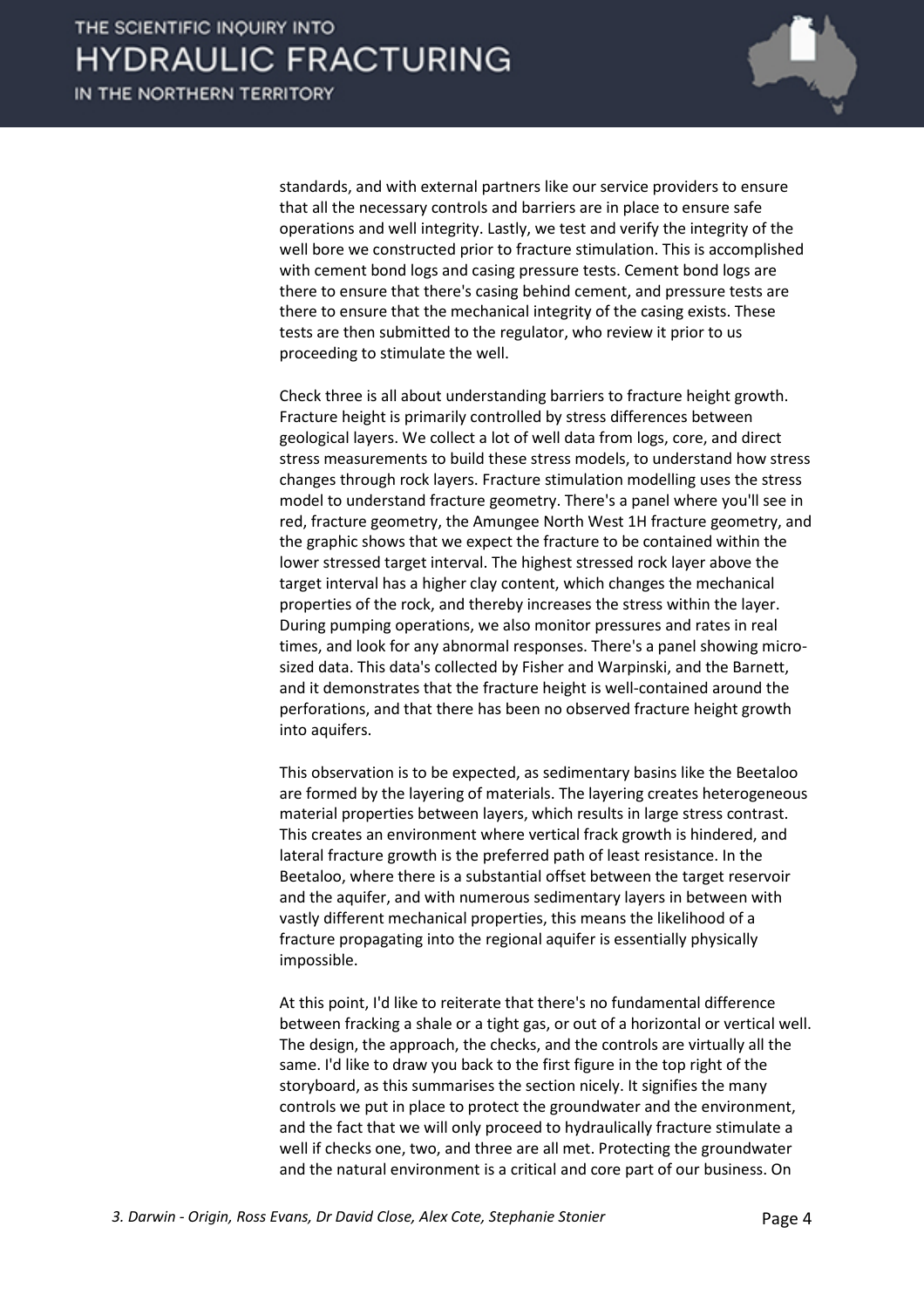IN THE NORTHERN TERRITORY



that note, I'll hand over to Dr. Close, who will take you through our groundwater monitoring programme in more detail.

David Close: Thanks very much, Alex. Good morning, all. As I said earlier, I'm a geologist by background and training, and Origin's Chief Geologist. I've also been working on the Beetaloo project for around four years, since Origin became operator. Prior to that, I had worked in shale and tight gas in USA and Canada, and come to Australia with a perspective of some of those operations. I'd like to provide a bit more detail about the groundwater monitoring that Alex mentioned, as it is one of the key controls we use to ensure that groundwater and the environment are protected. If I could ask you to turn to the second storyboard, it talks specifically to our groundwater monitoring programme around the Amungee NW-1 Well, which we drilled in 2015 and fracture stimulated ...

Rachel Pepper: This one?

Hon. Justice

Hon. Justice

David Close: Yes, sorry.

Rachel Pepper: No, it's all right.

David Close: Our groundwater monitoring programme doesn't exist in isolation. It builds on a really substantial body of pre-existing work on the groundwater resources of the Barkly and Stuart Plateau Region, including a 2015 study that Origin had independently commissioned that reviewed over 800 individual bores. We've shared this with the inquiry, and as mentioned previously, we are collaborating with CSIRO and neighbouring operators such as Santos to begin a more detailed baseline study. However, what we have been doing since 2014 is gathering data as part of groundwater monitoring programme prior to any exploration activities beginning.

> The primary objectives of our programme can be summarised as providing baseline data for the region prior to development, improve understanding of the natural variability of the groundwater, and support and improve understanding of the hydrogeology ecosystem of the Beetaloo Basin. It's focused on the regionally important Cambrian Limestone Aquifer, where over 80% of the wells in the region are accessing groundwater from, but also does include Cenozoic and Cretaceous aquifers that are also used in the region. Monitoring includes twice shaley sampling for a range of water quality indicators, so these data will be critical to showing the integrity of the quality of water over the life of an exploration activity or development activity.

In addition to the discrete sampling programme, approximately half of the wells we're monitoring are equipped with loggers, and what they do is provide a continuous recording of standing water level. These data will measure natural variability in water level, and be available to demonstrate that exploration activities are not adversely impacting water supply for other users of the Cambrian Limestone Aquifer. The data being acquired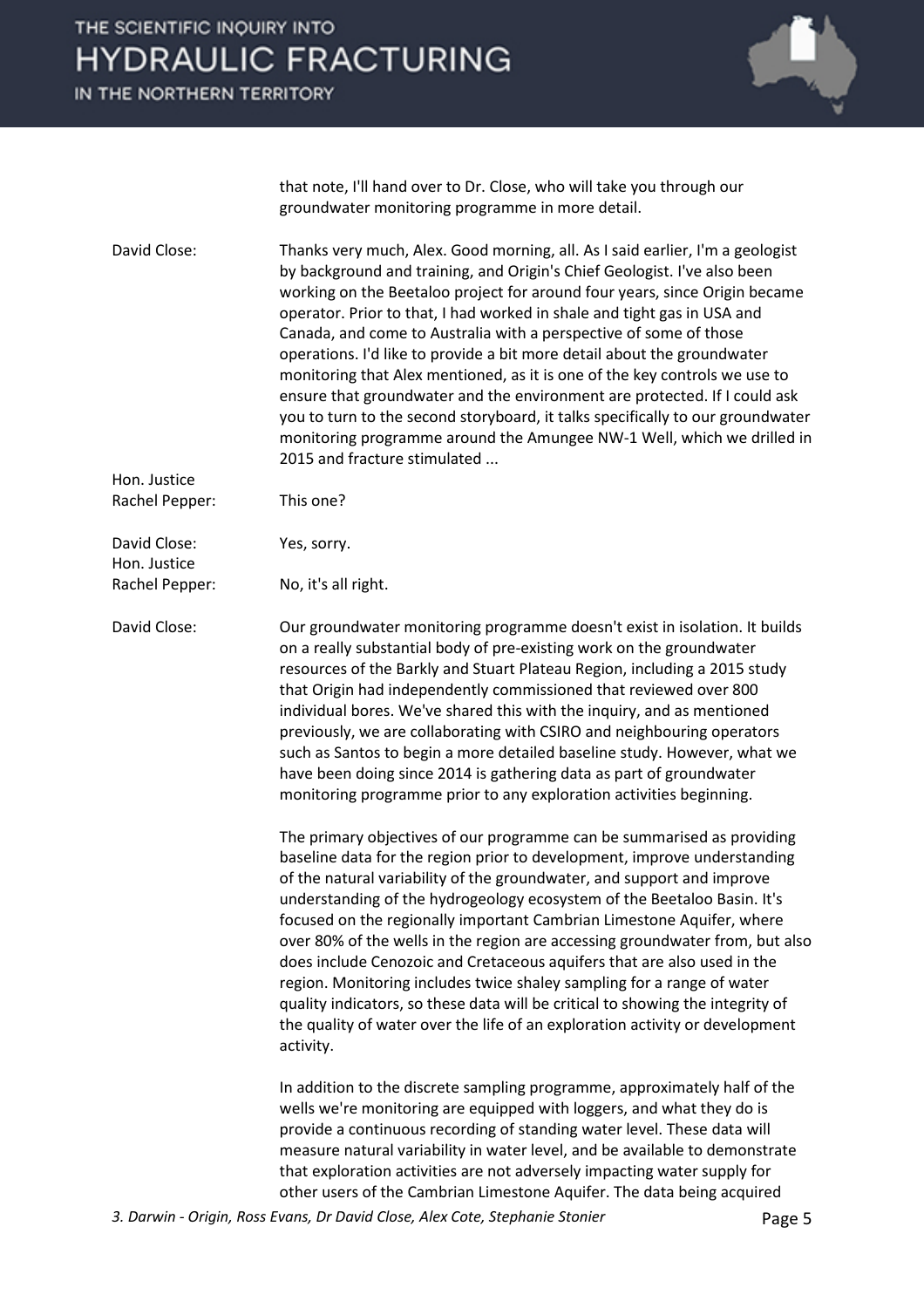

through the groundwater monitoring programme will be critical to proving the effectiveness of our controls. We'll share these data with interested stakeholders. We already provide them to government. We can provide them to this inquiry, and we will make them publicly available through our website. We will share the data with ... And that is part of proving that coexistence model that we've referenced.

I should like to talk a bit more about that theme of coexistence in the next storyboard that looks a bit like this ... Has some information background that I'll talk through as I discuss that coexistence model. For Origin and our partner landholders, shared value and coexistence, the proven proposition. By way of example, our experience with the APPEA LNG development in Queensland demonstrates this successful coexistence. Of the first 100 landholders to enter agreements, 100% are still on their farms coexisting with the gas industry today, and approximately 400 million dollars of compensation is committed to this group of landholders. All of these agreements have been secured voluntarily through engagement, collaboration, and negotiation. On the right of your storyboard, you'll see our community's charter. It's focused on relationships, communication, and earning trust, the key principles of how we've achieved those negotiations over time. There are many broader community benefits too that are spoken to in that infographic, but I'll move on to our Northern Territory experience.

Although a much smaller presence in the community in the Northern Territory today, we've been able to provide emergency assistance in multiple instances from major car accidents to snake bites. We've also built relationships and we recognise that this is essential, and Stephanie will speak further to this, shortly. I'll talk a little bit more about our understanding that relationships are critical, so is a clear framework for land access. We have negotiated access agreements over the course of our activities and provided financial support for legal representation in each case to ensure fair representation whether any access agreement is finalised or not. Every landholder agreement provides insurance against loss, damage, or environmental harm, and of substantive values. This is guaranteed under binding contractual terms.

The ability to negotiate land access is critical, not just for on-shore gas, but for the entire resources sector. We believe that it's government's role to determine whether a resource is developed and balanced the public good against other factors. A landholder veto would undermine this responsibility and put individual leaseholder rights above those of the public good. It would also put great responsibility and a burden on any individual to decide whether a project of potentially national significance should proceed or not. This is the role of government. A simple, clear land access framework creates a base which supports collaborative and equitable negotiations between companies and landholders.

The current Northern Territory regulations have enabled the negotiation of dozens of such agreements. Core to the negotiations and discussions of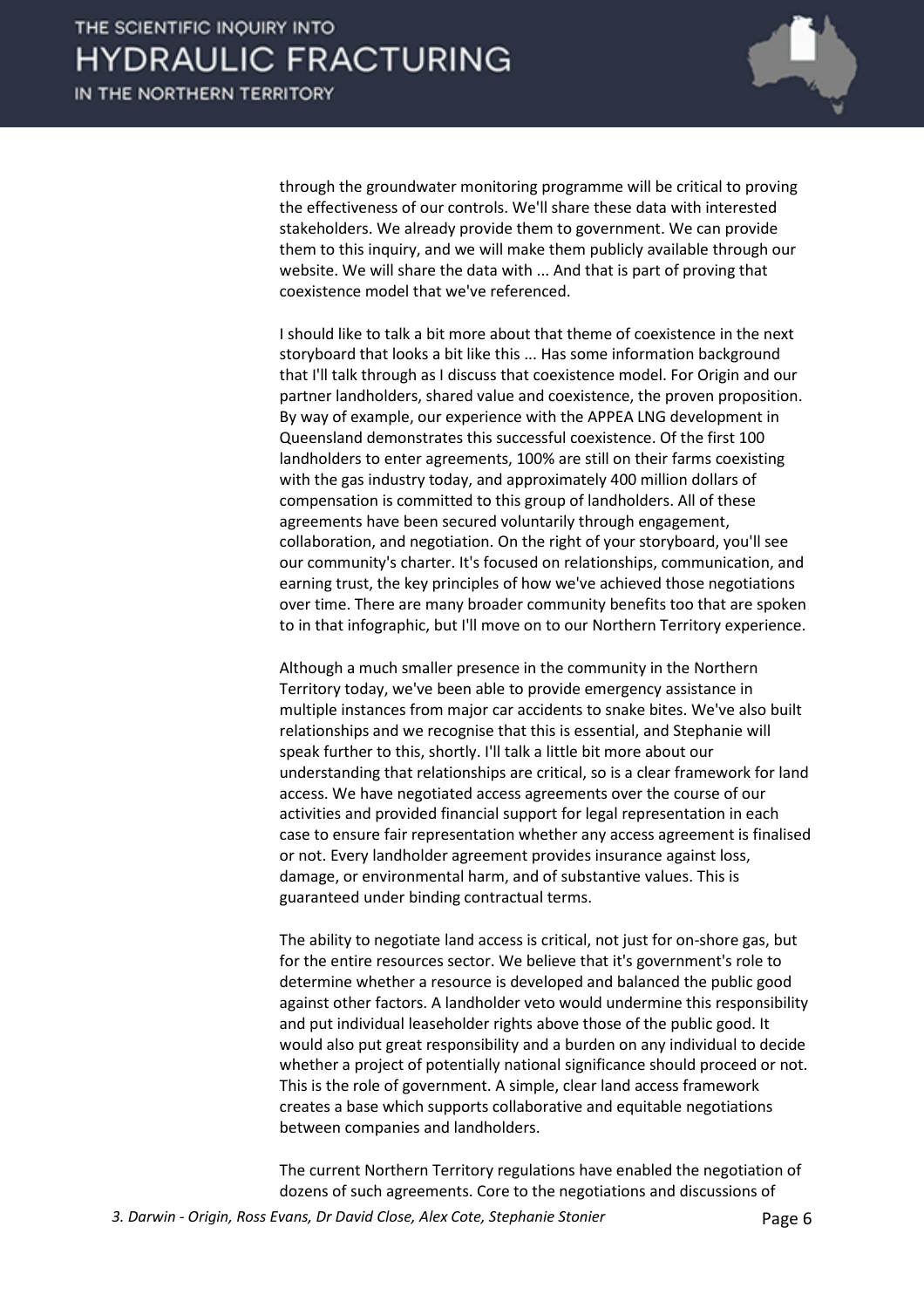

access and fair compensation is the area of land that is impacted by exploration and development activities. The success of our Amungee NW1-H fracture stimulation extended production test in 2016 allows us to start adding real data to our models for what a successful development scenario could look like. I should emphasise that there is much work to go to prove such a scenario is commercial, but what we ask that in to build is the technical database that shows it could be a technical reality, and I think that goes to one of the earlier questions that you posed.

What we're showing in the lower left side of the same storyboard is a schematic of what a development scenario could look like with pad drilling and horizontal wells. It's a really efficient development scenario that requires a relatively small surface footprint. In this example, around 50 well pads over an area of approximately 500 square kilometres, which equates to one to two percent of that area. We would anticipate that six to 10 wells could be drilled and completed from a single pad. This maximises efficiency, minimises environmental impacts, and minimises interference with pastoral business. Hence, a multi-decade development that potentially three to five trillion cubic feet of natural gas, which is a huge resource, requires only one to two percent of a 500 square kilometre area to be impacted by gas development infrastructure. That's very different to some of the scenarios that are mapped out by those that don't understand how oil and gas developments go ahead, particularly in an unconventional or shale gas type development.

We're committed to maintaining open and transparent relationships with our stakeholders, communicating these exact principles that are shared with you today, and ensuring that value is shared, and coexistence can be achieved. But we do recognise that value needs to be shared more broadly and recognised more broadly than just our impact at stakeholders, and I'll let Stephanie talk to that a little bit further.

Stephanie Stonier: Thanks, David. I provide support to our organisation's assets in Northern Territory and Western Australia. I'm based in the Northern Territory, and I'm accountable for engaging with our project's directly impacted stakeholders. They are the Northern Territory government, our host traditional owners, and our host landholders. Being open and honest and transparent in our engagement is fundamental to our success. It underpins our ability in achieving informed consent with our directly impacted stakeholders. It is these stakeholders who will be our partners for many decades to come, and it is for this reason that they have been the key focus of our engagements to date. We have in place an exploration agreement with traditional owners, supported by their representative body, the Northern Land Council, and we have access and compensation agreements in place for all activities that have taken place on pastoralist properties. These agreements include, but are not limited to, commitments around compensation, insurance and indemnity, schedule, quantum and type of activities, weed control, water and environmental management, protection of pastoralist infrastructure, and they are set for prescribed periods.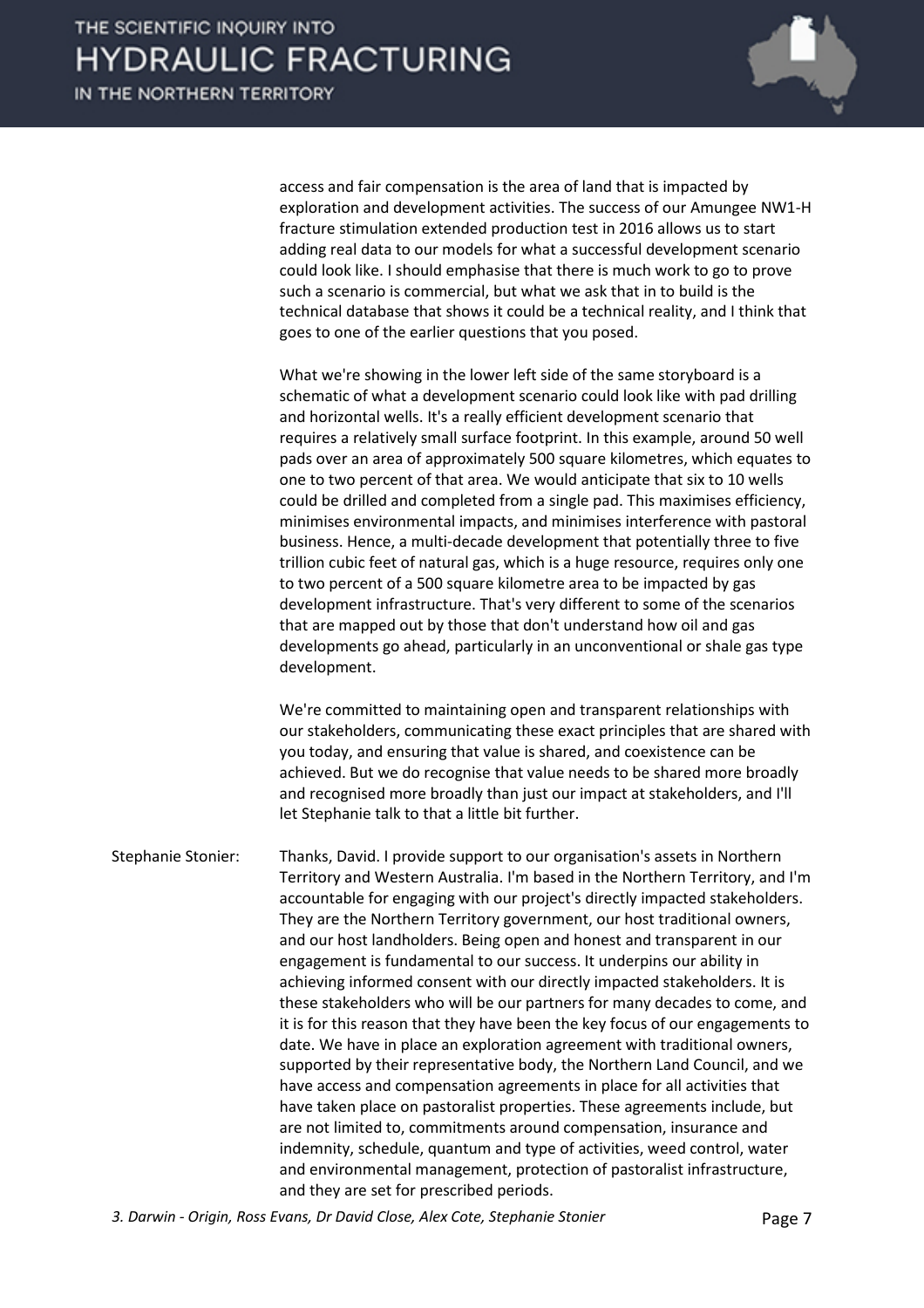

Post-exploration, new agreements will need to be negotiated for a development and production scenario. We have made and we continue to make genuine attempts at maximising local and regional participation in our exploration project. Local and Northern Territory businesses have, together with traditional owners, provided services to our project in areas of civil and road construction, maintenance and monitoring, accommodation, environmental services, cultural heritage clearances, medical and charter flight services. The continuance of our exploration and appraisal activities will ensure that these immediate benefits are able to continue.

I'd like to talk briefly to our relationship with our host traditional owners. Informed by our geological understanding of the basin, traditional owners are involved and have been an integral part of guiding us in acceptable locations for planning and executing activities. They have participated in works associated with environmental scouting, cultural heritage clearance works, and denoting sacred site exclusion zones. They tell us very early and upfront where we cannot go. This work is fundamental to supporting our applications to the Aboriginal Areas Protection Authority for approved works. This process is followed for each and every activity involved with each and every well. Traditional owners have also participated in the industry accredited drilling and completion induction, which accredits those participants with the basic certifications to be able to be employed and secure work at multiple operator sites. We also recently contracted the services of the local aboriginal company from Elliott to provide prescribed maintenance and monitoring services for the next 12 months.

Looking more broadly at public benefits, both territory-wide and nationally, our production development on significantly less than half a percent of the Territory's landscape in the Beetaloo has the potential to deliver an estimated cumulative role to benefit to the Northern Territory government of approximately billion dollars between 2020 and 2040. It will contribute to reducing the forecast gas supply on the East Coast, has the ability to deliver shared infrastructure and improved services such as roads, airstrips, health services, and telecommunications. It will make available, locally, much needed jobs and business opportunities for those regional and remote communities. Indirectly, opportunities further present for territory-wide investment and stimulus in the NT economy.

We've been listening carefully to the community's interests and concerns about avoiding boom and bust cycles, and we heard them again during this week's public hearings. An important distinction to note is the development scenario in the Beetaloo is that we don't anticipate to be building processing and export facilities, as was experienced in Queensland with three major projects were being developed simultaneously, nor would an upstream development project in the Beetaloo be akin to a commissioning and construction project, as people would be familiar with, with the impacts project. Should we arrive at a point where sustainable development is to proceed, we commit to finding the right balance for residential, FIFO, and DIDO employment opportunities within our workforce. We commit to

*3. Darwin - Origin, Ross Evans, Dr David Close, Alex Cote, Stephanie Stonier* Page 8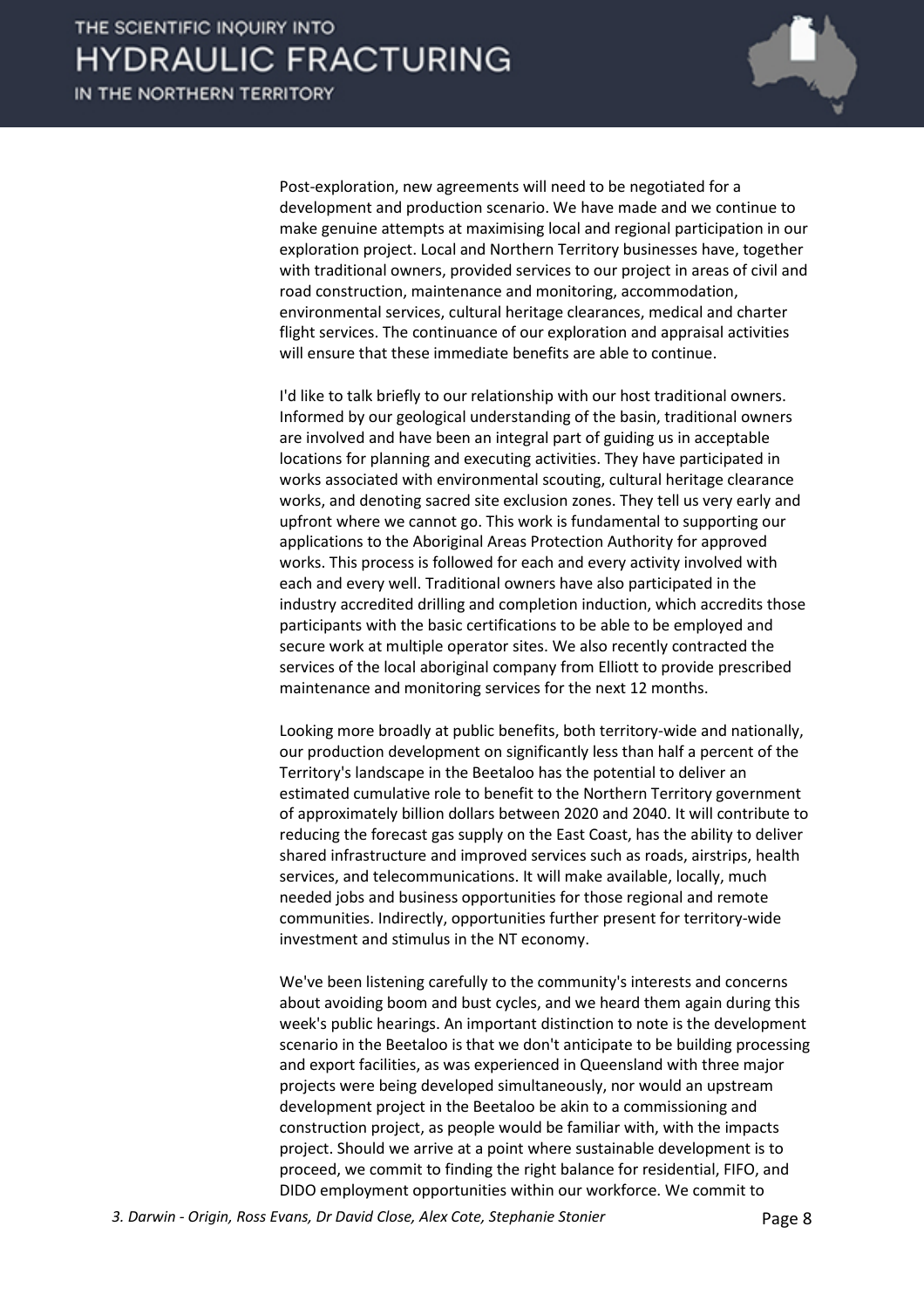working with our host community and government on finding what that right balance is. The Northern Territory has one of the lowest carbon emission footprints in the country, with over 90% of its electricity being generated from natural gas. As a fully integrated energy company, Origin is excited about a future where both renewables and natural gas provide the majority of Australia's power. It is such an energy partnership that can achieve material reductions in carbon emissions both here and abroad, and we all have an important role to play in that regard. I'd like, now, to hand back to Ross Evans.

Ross Evans: Thanks, Steph. I'll just take another minute to conclude. We hope we've given you deeper insights into three key topics that the fracking checks and controls protect groundwater and the environment, that this is not a choice. This does not have to be a choice between agriculture or resources, and that coexistence is a proven proposition. Lastly, that a successful and wellregulated shale gas industry will deliver significant public benefits. At Origin, we believe that a veto on land access would prioritise the rights of an individual over the rights of the public. Instead, we believe it is the role of government to provide a regulatory framework that enables resources to be developed for the benefit of all. At Origin, we believe the existing regulations are suitable for the current exploration and appraisal phase. We would also support improvements to the regulations that would be beneficial in the development or production scenario.

> We look forward to working with the panel over the course of the inquiry. We have a great team here and significant expertise available to you, so we extend an open invitation to approach us at any time. We thank the panel for the opportunity to talk today and we're happy to take questions. Thank you.

Rachel Pepper: Thank you. Yes, Dr. Jones.

Hon. Justice

Dr. David Jones: This one is best addressed to Mr. Cote. You were talking about checks and balances about hydraulic fracturing and in particular, that full disclosure is related to the composition of frack fluids. One of the really big concerns of course, we've had from the communities up and down the territory is the possibility of contamination of groundwater and the fact that this which brew is totally unknown. They don't know what's in it. What do you actually mean by public disclosure? Is it just disclosure to the regulator, or is it fully transparent to the community in general?

Alexander Cote: We submit the entire composition from our pre- and post-frack fluid, so what we design the fluid to be and then what we ultimately pump to the regulator. On the regulator's website, you can find full disclosure of all the chemicals that are in the frack fluid as well as, at the moment, they have our pre-frack composition of the fluid and we'll be following up with them to ensure that our post-frack fluids that were actually pumped, which are essentially equivalent to what we design to are also publicly made available on the website.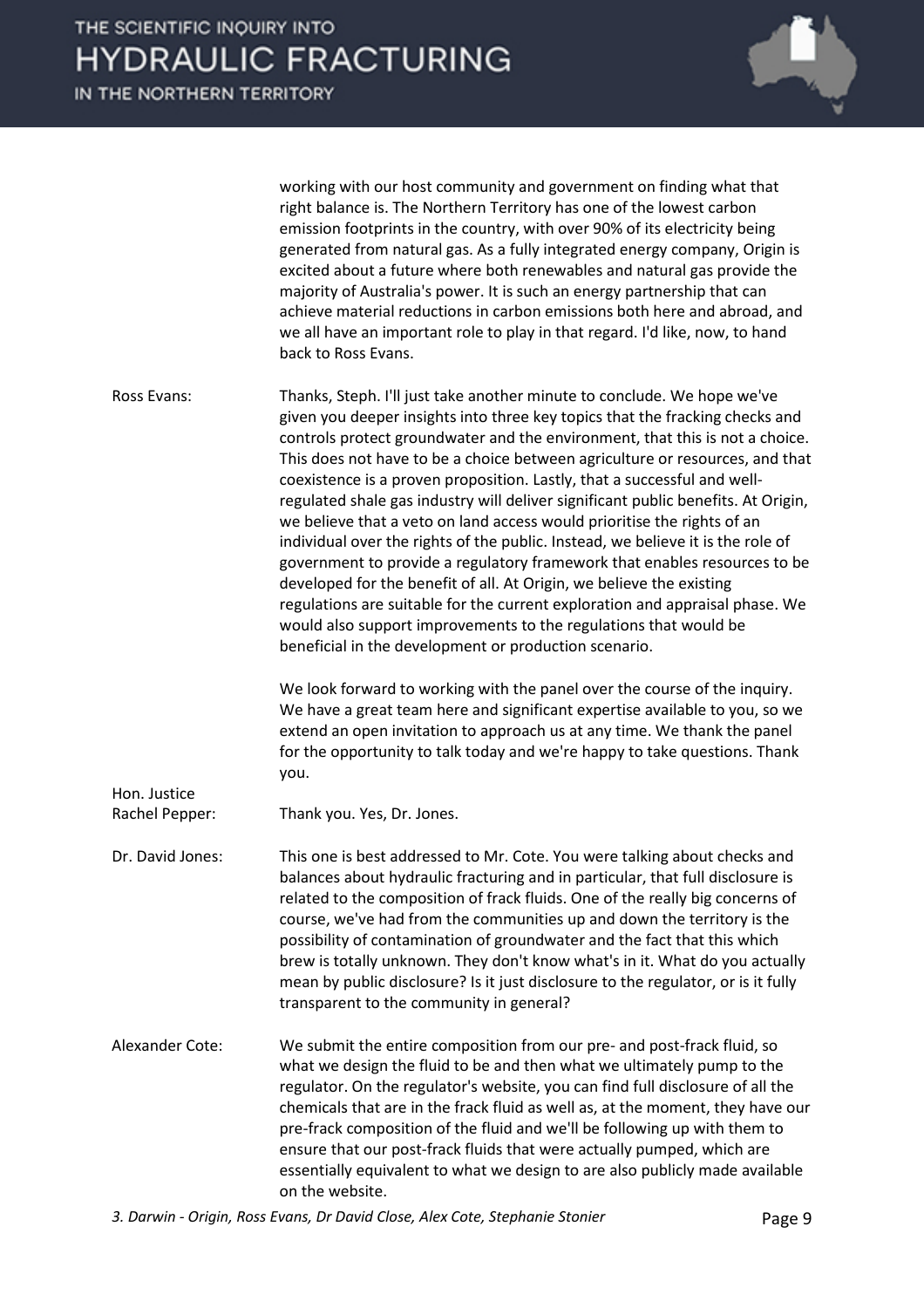IN THE NORTHERN TERRITORY



| Dr. David Jones: | It's interesting that other positions that are being put to us is that these<br>compositions are commercially in confidence to the providers. Do you have<br>any issues with that?                                                                                                                                                                                                                                                                                                                                                                                                                                                                                                                                                                                                                                                                              |
|------------------|-----------------------------------------------------------------------------------------------------------------------------------------------------------------------------------------------------------------------------------------------------------------------------------------------------------------------------------------------------------------------------------------------------------------------------------------------------------------------------------------------------------------------------------------------------------------------------------------------------------------------------------------------------------------------------------------------------------------------------------------------------------------------------------------------------------------------------------------------------------------|
| Alexander Cote:  | No. We ensure that the frack fluids we select are using additives that they're<br>fully able to disclose to us. Part of that is ensuring that all the additives that<br>are selected are additives that are registered on NICNAS.                                                                                                                                                                                                                                                                                                                                                                                                                                                                                                                                                                                                                               |
| Hon. Justice     |                                                                                                                                                                                                                                                                                                                                                                                                                                                                                                                                                                                                                                                                                                                                                                                                                                                                 |
| Rachel Pepper:   | Yes. Ms. Coram.                                                                                                                                                                                                                                                                                                                                                                                                                                                                                                                                                                                                                                                                                                                                                                                                                                                 |
| Ms Jane Coram:   | Just following up on that. It would be good if you could possibly give us<br>details of where we could view that composition. I have a number of<br>questions, okay, probably the most important one first. This week, we've<br>heard widespread scepticism in the community about the commitment of<br>industry and the capacity of government to ensure that there aren't legacy<br>issues into the future. I think there've been many examples cited to us, not<br>of the gas sector, but of previous mines where there are long term issues.<br>Questions still remain around the long term integrity of bore seals and<br>whether the community can have confidence that, not withstanding the<br>most excellent environmental practises at the time of mine operation, that<br>there won't be long term issues. Would you be able to speak to that issue? |
| Ross Evans:      | Yeah, sure. I'm happy to talk to it, and feel free to chip in. Obviously, we<br>talked about how the well bores themselves, when they're installed we use<br>cement to line the casing. The casing themselves is made out of steel, and<br>through the operational phase, we maintain the quality of that steel and<br>cement to ensure that it is isolating at all times. Then at the end of the<br>project's life, the well bore would be what we call abandoned, which means<br>it's filled with cement and therefore it is no longer able to be a conduit for<br>anything. When you think about it, you would probably find that into the<br>very, very long term  So we're talking about geologic time now  We<br>would probably find that the surface is eroding faster than the actual<br>material that the well bore is made out of.                    |
| Hon. Justice     |                                                                                                                                                                                                                                                                                                                                                                                                                                                                                                                                                                                                                                                                                                                                                                                                                                                                 |
| Rachel Pepper:   | Just following up on that question, one of the figures that has constantly<br>been mentioned during some of the public consultations is that there's this<br>study coming out of the United States that suggests that 6 to 7% of all wells<br>fail, either during the course of drilling or over the term of their lifetime. Can<br>you illuminate us any further about the likelihood of those statistics being<br>accurate?                                                                                                                                                                                                                                                                                                                                                                                                                                   |
| David Close:     | Yeah, look. Statistics are difficult to get, and there are various ones out<br>there. That number typically refers to some type of incident that might<br>require remediation or a change of planning. The statistic for all redundant<br>protections to fail is far, far less. The Western Australian government have<br>done a summary of statistics that I'll try and recover from 2015 and share,<br>and it was much less that 0.5%. There really were no incidents where that<br>had impacted the environment. That idea of multiple and redundant<br>protections is fundamental and required.                                                                                                                                                                                                                                                             |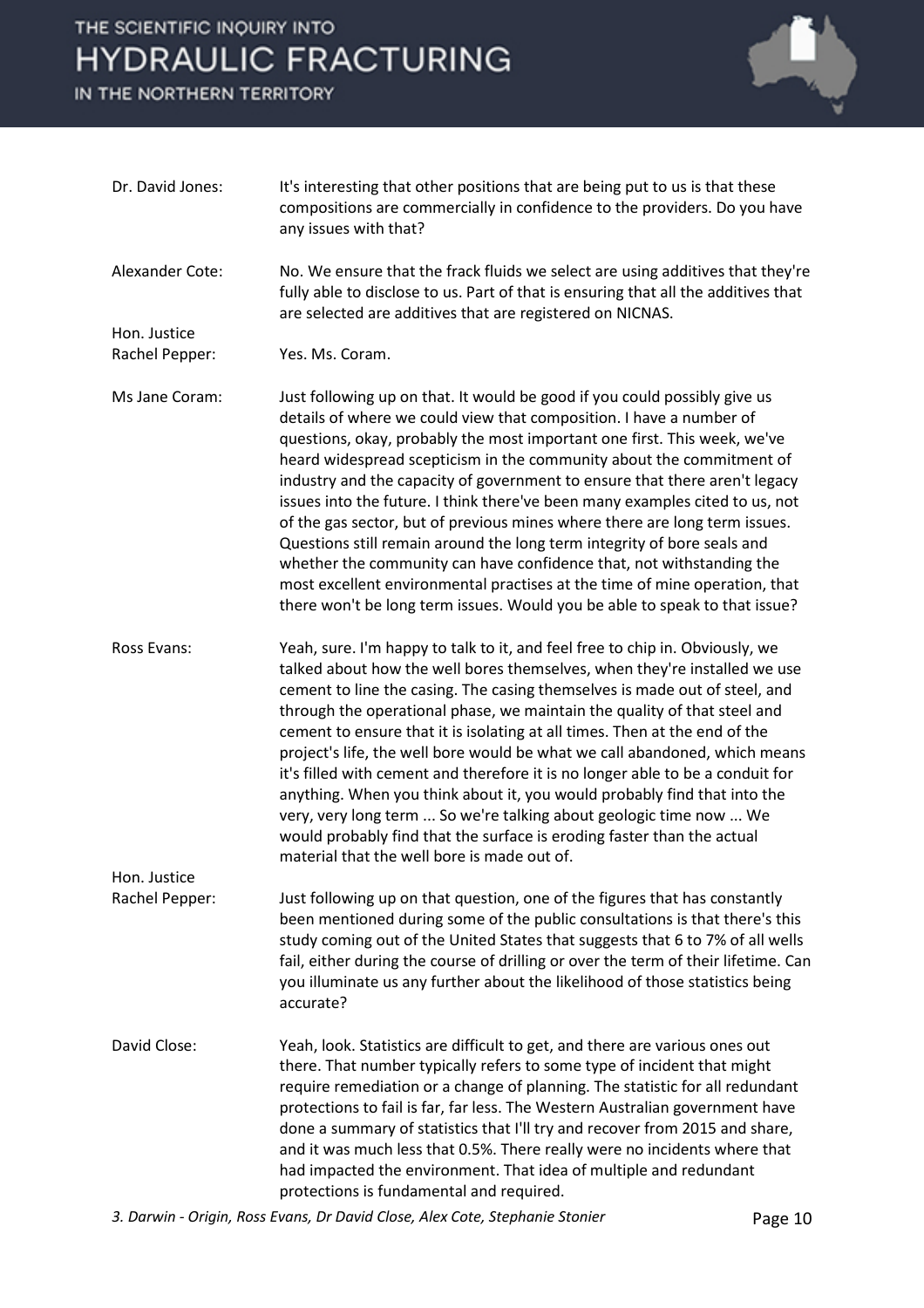I think it would not be an accurate statistic for an absolute well failure, for it to be five to 6%, or we would have a far different ... We have decades and decades of development in North America and the Middle East. Despite the hardest looking, the most diligent searching for contamination, say by the APPEA over a number of years, they have not found any systematic issues involving aquifer contamination. That's using technology that was available for abandonment 50 and 60 and 70 years ago. Fundamentally, the methods are sound and there's ... To some extent, that is an experiment that was put in place in those places that already is proving the robustness, and the massive improvements we've seen in material science make it a proven proposition that we can confirm the long term integrity of these well bores. Hon. Justice Rachel Pepper: Yes, Professor Hart. Prof. Barry Hart AM: Mr. Cote, you mentioned, in terms of mitigating risk, you used that comforting word, "to acceptable levels," where we're also charged with that. What do you mean by acceptable level? Alexander Cote: At Origin, we employ a risk matrix. Obviously, risk is comprised of the likelihood the event will happen, or the consequence of that event. Through some combination of controls, either focusing on the reduction of the likelihood of that event or by reducing or eliminating the consequence of that event, we try to bring everything into what we view as an acceptable level of occurrence or an acceptable level of consequence. We find some things acceptable that we can have a remote likelihood, so less than 0.1% chance of occurring, but it may have a higher consequence associated to it. I think one of the things that we can include as part of our submission is a risk matrix that outlines our risk managing philosophy. Prof. Barry Hart AM: That would be good, but you didn't actually answer my question. You said Origin decides what is acceptable. It would be very useful to us since we're going to have to look at what's the meaning of acceptable. If you could develop some more detail? Alexander Cote: Yeah, happy to include that as part of our submission. Prof. Barry Hart AM: Good, thank you. Hon. Justice Rachel Pepper: Yes, Dr. Beck. Dr. Vaughan Beck: As has been mentioned previously, this inquiry is focused on assessing the risks and something that part of your presentation was, and you just mentioned in the context of a risk assessment, we will be looking at accessing overseas data in terms of failures of fracking systems, particularly well bores and failures at surface failures during hydraulic fracturing, and operations. We will need to access a range of data, and for example, the US EPA have recently published a very extensive report on failures that have occurred overseas in the United States. Now, by implication, that's overseas data. You mentioned some data for, I think, abandoned wells. It would be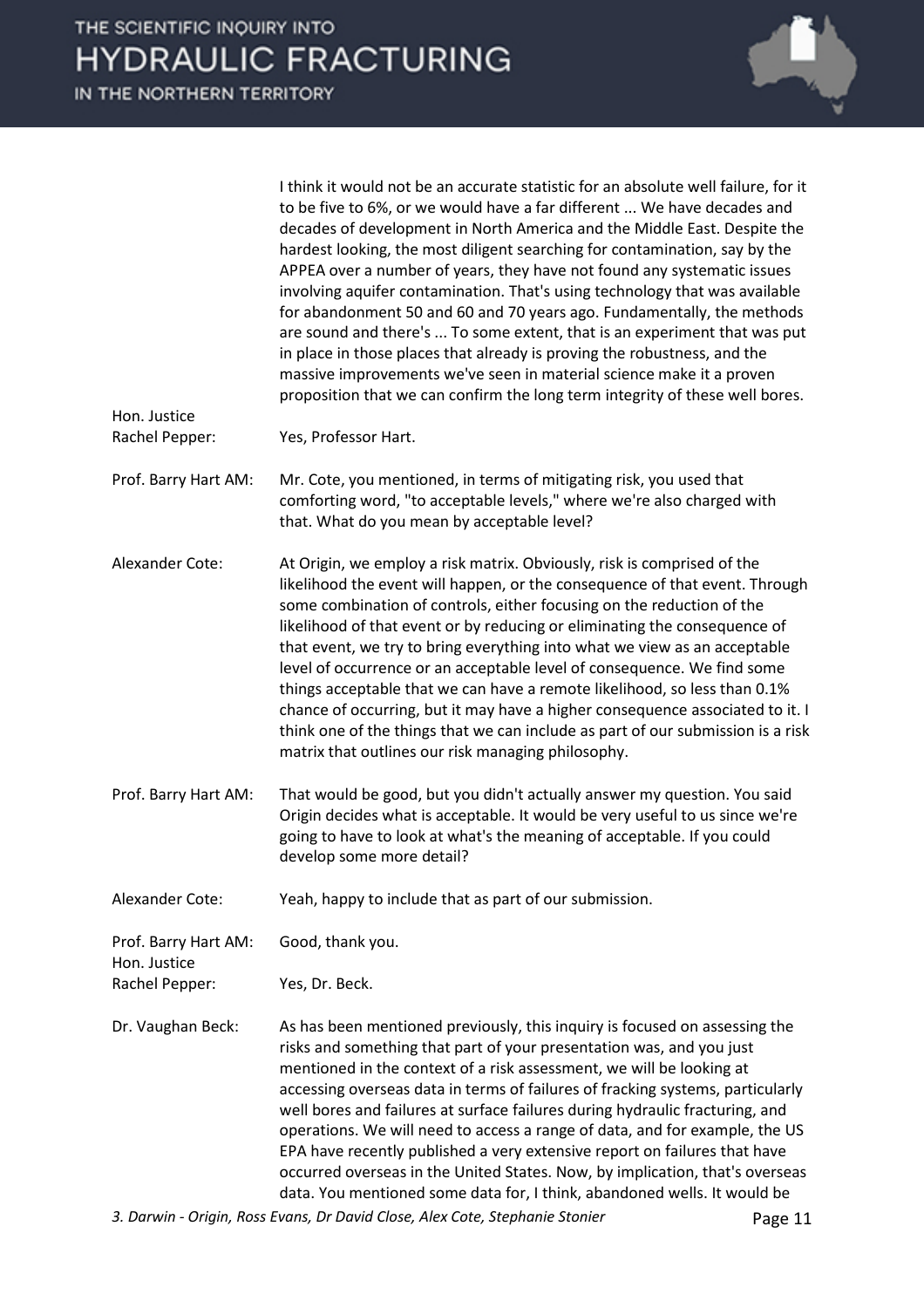IN THE NORTHERN TERRITORY



highly desirable that this panel was provided with data on failures that existed in Australia. The question is can Origin provide such data or direct us to where such data is available for the Australian context, not the US context.

David Close: We'd certainly be very happy to provide that data in regards to Origin facilities, and probably the best way to address that is through APPEA industry body. APPEA, I'm sure, could consolidate that data across industry and provide that to the inquiry.

Dr. Vaughan Beck: That would be excellent. Excellent. Thank you very much for that. Hon. Justice

Rachel Pepper: Thank you. Yes, Professor Priestly.

- Prof. Brian Priestly: Yes, thank you, I have two questions, really. In the information you've provided to us in relation to the Beetaloo project with your landholder projection, you mentioned that every landholder agreement includes insurance. We have been advised at other parts of this consultation that insurance is really impossible to obtain by landholders. Does that insurance only apply to the company, in this case?
- David Close: I'll take that one, been involved in the land access negotiations at each step and spoken to our insurance companies and underwriters, and can confirm that while there've been questions, as we would with any standard types of policies only in new areas, but there would be no exclusions associated with hydraulic fracture stimulating. I can categorically state that as a fact, at least as it relates to who we use as an insurance agent and as an underwriter. It protects explicitly the environment in which we work, so it does cover the actual damage if it was to occur. There have been discussions with different landholders, the concepts of consequential loss, so what other impacts there could be, and we've accepted that as a principle in some instances as well. I think there are many people that probably haven't had the privilege, if you consider it a privilege, to be involved in those detailed negotiations and don't speak from a basis of fact. I hope you take it as trust and if we can get confidentiality what happen to those agreements, because they are confidential to that other party as well, we would certainly have no problem in sharing it with you.

| Prof. Brian Priestly:<br>Hon. Justice | Okay.                                                                                                                                                                                                                                                                                                                                                                                                                                                                                                                                      |
|---------------------------------------|--------------------------------------------------------------------------------------------------------------------------------------------------------------------------------------------------------------------------------------------------------------------------------------------------------------------------------------------------------------------------------------------------------------------------------------------------------------------------------------------------------------------------------------------|
| Rachel Pepper:                        | Thank you.                                                                                                                                                                                                                                                                                                                                                                                                                                                                                                                                 |
| Prof. Brian Priestly:                 | My other question is being partially addressed previously, but in the<br>information you've given us on the protection of groundwater and the<br>environment, you've outlined a number of ways in which you address this<br>particular problem. Yet, if you look at the literature in the United States<br>associated with the shale gas issues, there have been issues, or have been<br>instances of contamination of groundwater and surface water. Some of<br>these have been associated with fugitive hydrocarbons, which usually come |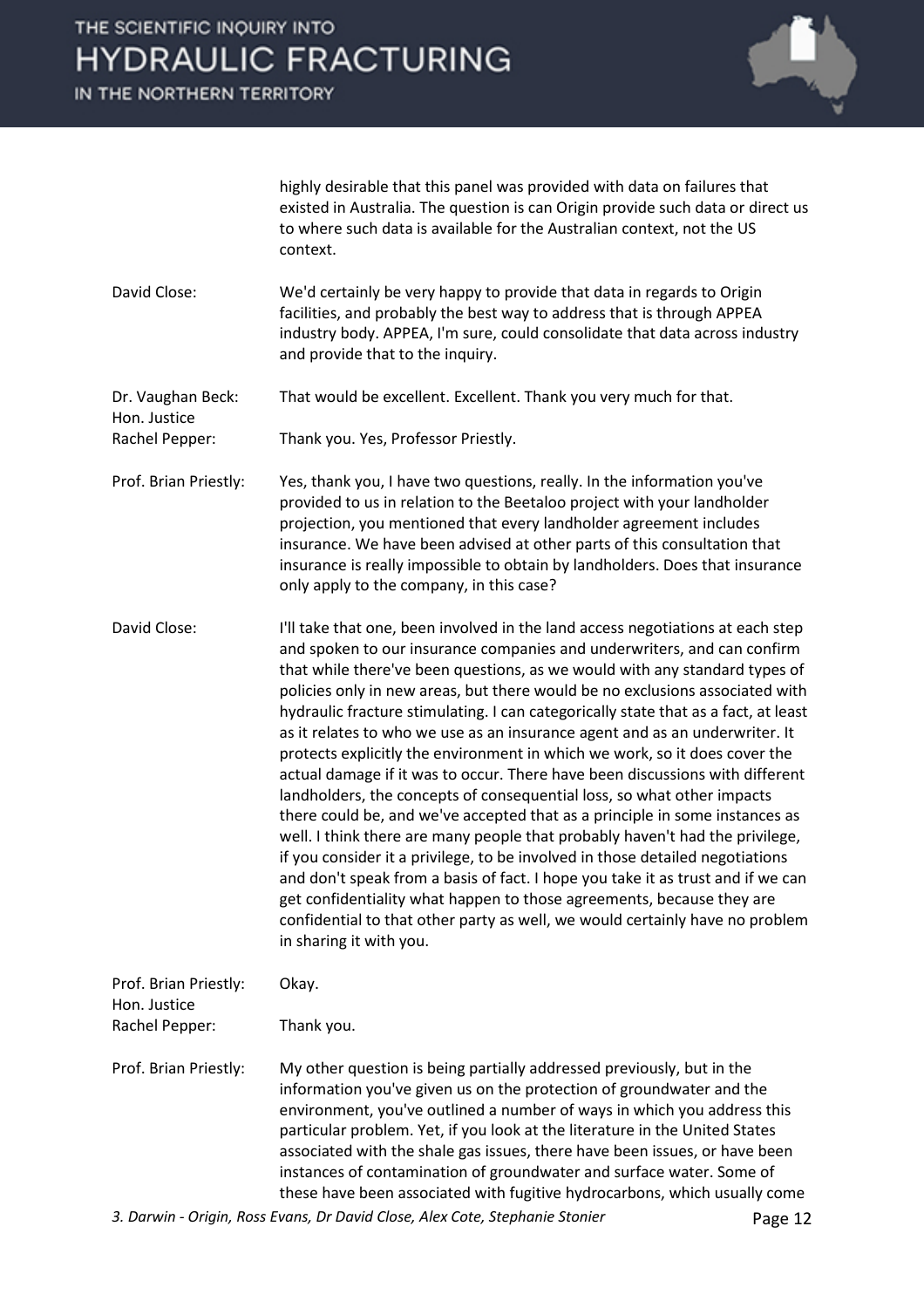IN THE NORTHERN TERRITORY



from leakage of wells and so on, and perhaps other sources. Others seem to be associated more with surface spills. How do you respond to the difference between what the history has been in the United States and what you're proposing here is the protection measures you put in place?

David Close: Yeah. I think our really fundamental difference of most the areas that are being developed in the USA is they've had decades of conventional production. Quite often, from shallower or deeper strata, so there are literally thousands, and in many is tens of thousands of wells, through these areas. It is very difficult to ascertain if any of the baseline data is simply not there. If you're finding methane in the aquifer, which you would find in any basin that has coal in it, for instance, is that associated with any activity that's current today, or is that a legacy issue? It doesn't excuse the fact that there could have been performances that aren't acceptable today, but there are no, as far as I'm aware, instances of hydraulic fracture stimulation causing any aquifer contamination. Surface spills and surface handling and minor events, typically minor events, occur across industries much broader than just our line, and water storage is a challenge handled in many sectors of resource industry.

> That is a really fundamental difference between the area we're working, but there really are no other hydrocarbon-bearing intervals, and there are no legacy well bore challenges. We come with the opportunity to get true baseline data, particularly in the Beetaloo area, with through across the Northern Territory. The lack of prospectivity that we reference still, if despite the number of exploration permits is attested to by the lack of conventional on-shore production in the last hundred years in the Northern Territory, the Amadeus Basin being the only producing basin. So very different challenges we'll face that are much more beneficial to a controlled environment in limiting or preventing any adverse impacts on the environment.

Rachel Pepper: Yes, Ms. Coram.

Hon. Justice

Ms. Jane Coram: I'm very interested in the process of engagement with traditional owners that you referred to. I'm interested in knowing a bit more about how you undertook consultation, and how informed in representative of the communities was the agreement that you reached to, because we've heard in the submissions that one voice doesn't necessarily speak for all. Also, I'm interested in understanding whether you're confident that there'll be lasting benefits for local communities, rather than just short-term benefits.

Stephanie Stonier: [inaudible 00:38:05] question, are you talking specifically because [inaudible 00:38:09]? Of course, we engage with traditional representative body, which is the land council. There is a existing agreement in place that was a agreement that we had to honour upon becoming operator of that agreement. There's a number of engagement that take place throughout the year. There's engagements that are bound by agreements, so we have to have on-country meetings each year, and that's for the land council to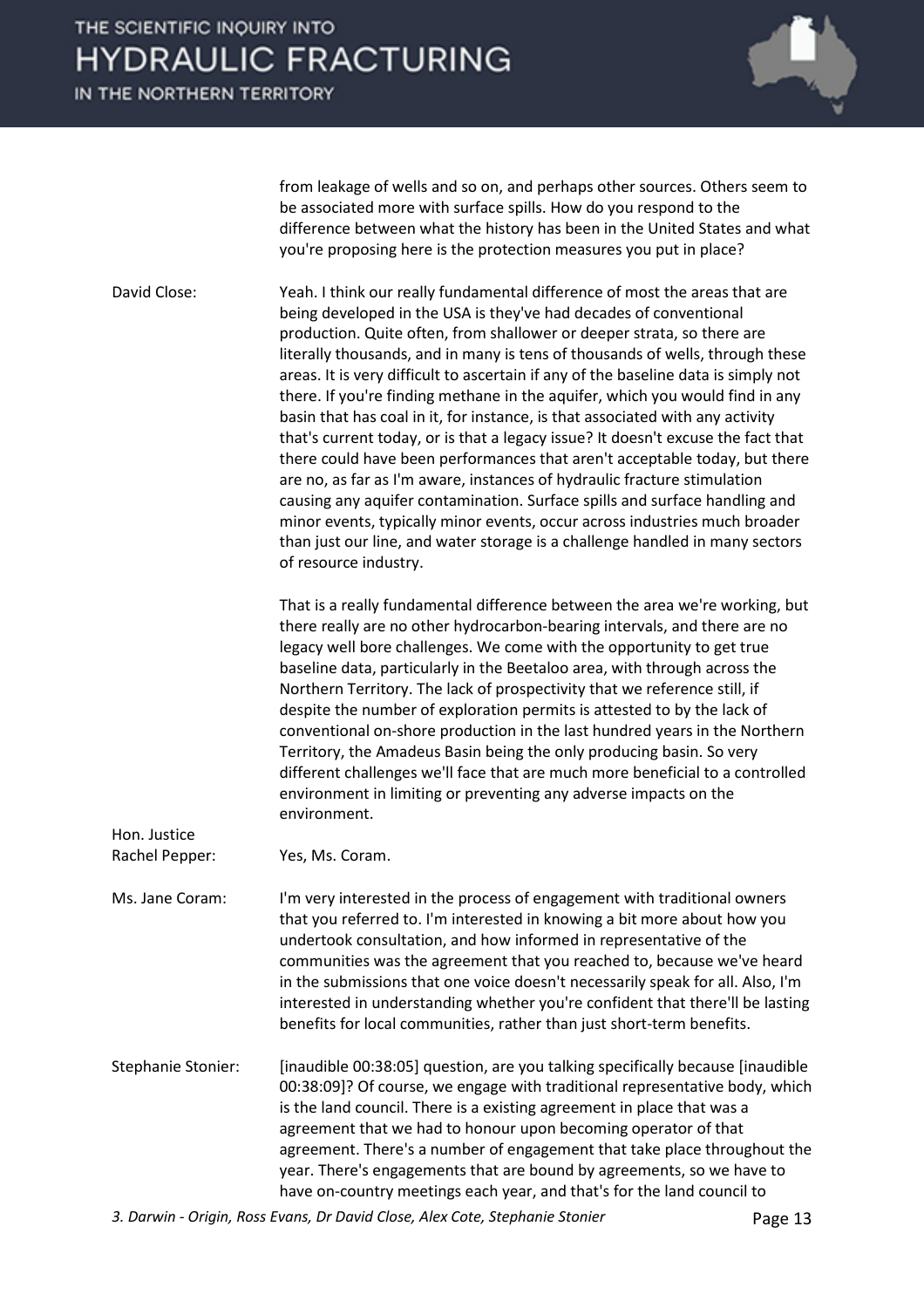

| actually determine who are the traditional owners that should be invited<br>and should be in attendance at that meeting. For the last three meetings, |
|-------------------------------------------------------------------------------------------------------------------------------------------------------|
| we've probably had anywhere between 70 to 100 of the traditional owners                                                                               |
| across our permit acreage at those meetings. It is at those meetings we                                                                               |
| report back to the full group of traditional owners on the activities that we                                                                         |
| said we were going to undertake, so it's a reporting back opportunity, as                                                                             |
| well as during the year, traditional owners have been participating in a                                                                              |
| number of cultural heritage clearance works, working on the project in other                                                                          |
| capacities, and it is at that meeting where it's put to the group to approve                                                                          |
| the work going forward.                                                                                                                               |

We are not present for the entirety of those meetings. We are an invited guest of a coordinated land council meeting, and after we'd leave, traditional owners discuss their business without us. We don't make decisions about whether we need interpreters or we don't need interpreters. We take that advice and guidance from the traditional owners and the land council themselves. I'm cautious to speak about benefits because they are traditional owner benefits, and I think it would be a good question for you to talk to the land council about, but we do have legally binding commitments around royalties. In an exploration scenario, they are typically a percentage of the value that you spent on your project. For our traditional owners, they have been receiving royalty for a couple of years. We advised them at the end of last year that they will no longer be in receipt of those benefits, as the moratorium prohibits us from being able to conduct activities, therefore, their royalty dividend has been ceased until such time as that goes away. They're the royalty benefits, and then of course, I mentioned in the discussion paper a number about the benefits.

A local company's just come on board with us, 12-month contract. It's hundreds of thousands, significant, that are able to ploy out to 14 people in their business to give us that work, as well as other operators in the region. Cultural heritage services, sacred site clearance, where all of that work is funded by Origin through the company which gives people employment, albeit periodic. It's not consistent and it's not throughout the whole year; that work absolutely only happens within the dry season.

| Hon. Justice<br>Rachel Pepper:    | Thank you.                                                                                                                                                                                                                                                                                                                                                                                                                                                                                          |
|-----------------------------------|-----------------------------------------------------------------------------------------------------------------------------------------------------------------------------------------------------------------------------------------------------------------------------------------------------------------------------------------------------------------------------------------------------------------------------------------------------------------------------------------------------|
| Dr. Vaughan Beck:<br>Hon. Justice | Yes.                                                                                                                                                                                                                                                                                                                                                                                                                                                                                                |
| Rachel Pepper:                    | One question here.                                                                                                                                                                                                                                                                                                                                                                                                                                                                                  |
| Dr. Vaughan Beck:                 | I've got three sub-questions to one question. Responses to answers that<br>have been given  We've heard from some aboriginals that there is concern<br>about companies using the aboriginal land councils and the aboriginal<br>communities sometimes being disenfranchised by the land councils. You<br>mentioned quite clearly that Origin's engagement is the land councils, so I'm<br>just wondering how far down you'd go in terms of talking directly with<br>communities, with interpreters. |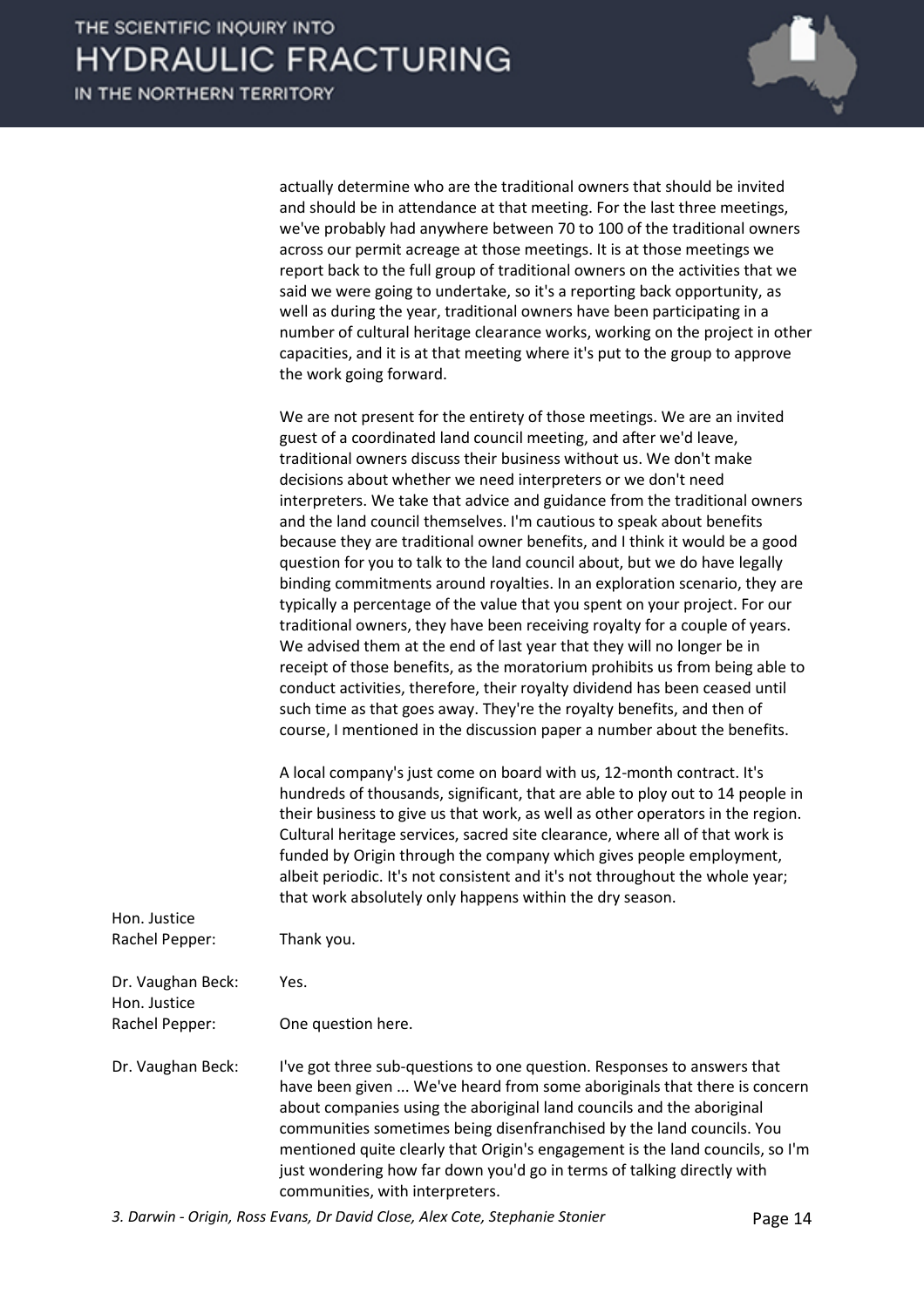IN THE NORTHERN TERRITORY



| <b>Stephanie Stonier:</b> | Yeah, apologies. Our engagement is with traditional owners, with their<br>representative body present at those engagements.                                                                                                                                                                                                                                                                                                                                                                                                                                                                                                                                                                                                                                                                                                                                                                                                                                                                                                                                                              |
|---------------------------|------------------------------------------------------------------------------------------------------------------------------------------------------------------------------------------------------------------------------------------------------------------------------------------------------------------------------------------------------------------------------------------------------------------------------------------------------------------------------------------------------------------------------------------------------------------------------------------------------------------------------------------------------------------------------------------------------------------------------------------------------------------------------------------------------------------------------------------------------------------------------------------------------------------------------------------------------------------------------------------------------------------------------------------------------------------------------------------|
| Dr. Vaughan Beck:         | Okay. Thank you. Second one. In terms of a previous response that was<br>given about contamination of aquifers, the US EPA study does report<br>contamination of drinking water from fracking operations. I think we need<br>to understand that there is evidence out there of contamination, some<br>cases. It's not systemic, but there is evidence of contamination of drinking<br>water, and that may seem to be against what I heard previously.<br>Opportunity to respond to that, and thirdly, in terms of the insurance<br>policies that have been given. The panel has heard, quite considerably,<br>concern from various community groups that we've been speaking to is that<br>the legacy issue beyond when the contract terminates, and damage beyond<br>when companies walk away from particular production sites. I'd like to<br>know, with those insurance policies, whether they exist beyond the<br>termination of the land access.                                                                                                                                    |
| David Close:              | The second part, I'll come back to the first, perhaps.                                                                                                                                                                                                                                                                                                                                                                                                                                                                                                                                                                                                                                                                                                                                                                                                                                                                                                                                                                                                                                   |
| Dr. Vaughan Beck:         | Sure.                                                                                                                                                                                                                                                                                                                                                                                                                                                                                                                                                                                                                                                                                                                                                                                                                                                                                                                                                                                                                                                                                    |
| David Close:              | We'll have more insurance detail, specifics of how we manage our policies,<br>perhaps, in our submission. If a development were to go ahead, which is<br>when these closures would be required, would be multiple decades. It's very<br>unlikely that it's a fly by night type operation, and I would say that at a<br>minimum. We'll address that in some detail in our submission.                                                                                                                                                                                                                                                                                                                                                                                                                                                                                                                                                                                                                                                                                                     |
| Dr. Vaughan Beck:         | We want to know whether it goes beyond the point when                                                                                                                                                                                                                                                                                                                                                                                                                                                                                                                                                                                                                                                                                                                                                                                                                                                                                                                                                                                                                                    |
| David Close:              | The many decades, yes, of course. On the question of the EPA, it is very<br>difficult to stay current with the substantial number of studies in cleared<br>claims and competing counter-claims that are made by the USGS, EPA,<br>government surveys. In Pavilion, Wyoming, for instance, over the course of<br>five, or six, or seven years, five or six different conflicting studies, all<br>legitimate, all scientists with good credibility, best of intents with different<br>interpretation, different understandings of history, and different context. I<br>make no claim to categorically. I cannot speak with scientific background in<br>every individual case, but I'm really interested in understanding that has it<br>come from hydraulic fracture stimulation, and if so, how has it occurred,<br>because we obviously want to understand that as part of any risk<br>assessment, understanding the risks that we deal with. I will certainly look<br>into that in full detail, and we'll provide some specific commentary, perhaps,<br>to examples in that EPA report. |
| Dr. Vaughan Beck:         | That would be useful, thank you.                                                                                                                                                                                                                                                                                                                                                                                                                                                                                                                                                                                                                                                                                                                                                                                                                                                                                                                                                                                                                                                         |
| Ross Evans:               | Maybe just to address a little bit more about the question about what<br>happens in the very long term. With any resources project, whether that be<br>gas development or anything else, there comes a time when the project is                                                                                                                                                                                                                                                                                                                                                                                                                                                                                                                                                                                                                                                                                                                                                                                                                                                          |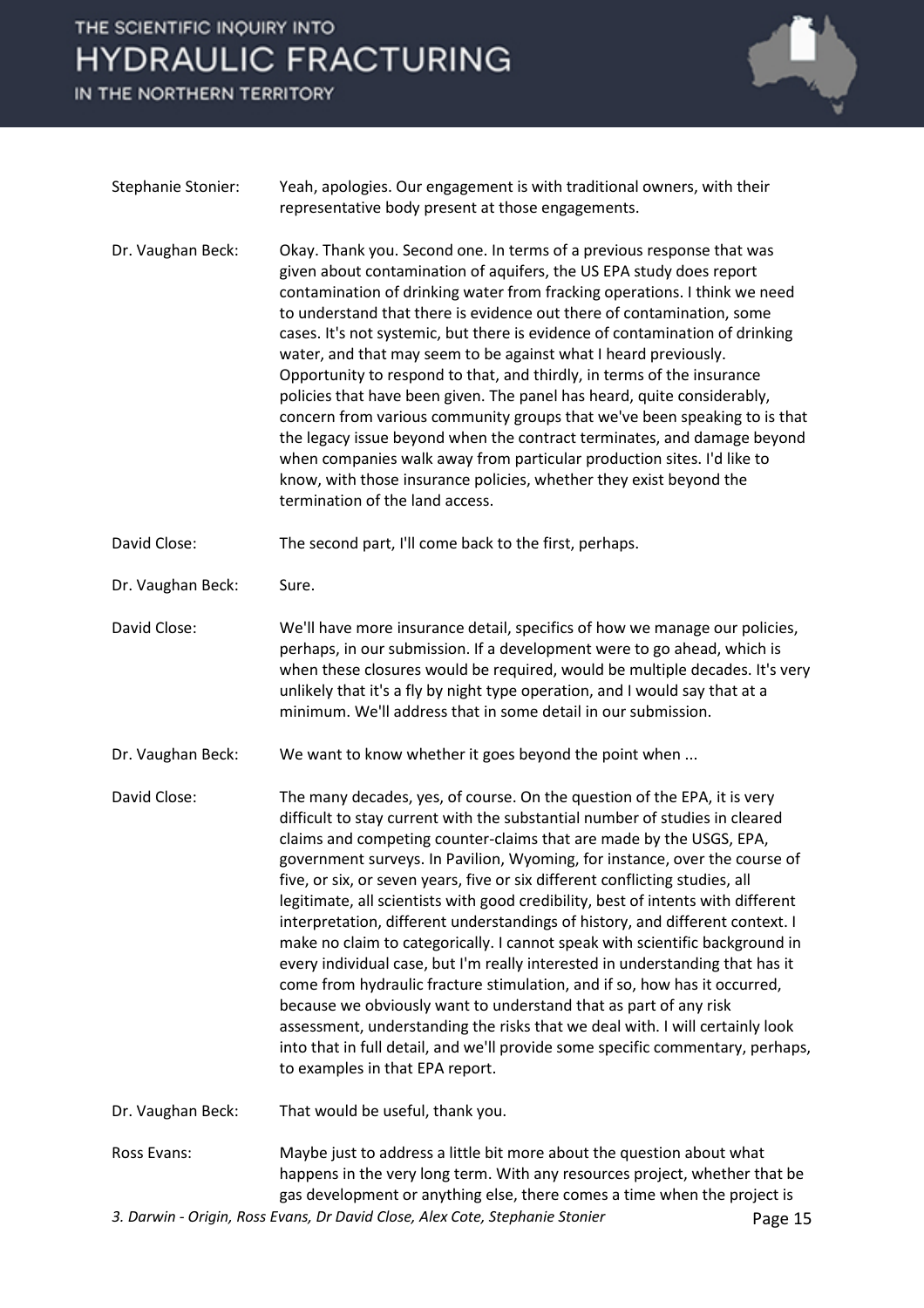

Dr. Vaughan Beck: Can I then just note that there is very serious concern in community about that very issue?

Ross Evans: Yeah.

Hon. Justice

Hon. Justice

- Rachel Pepper: Particularly when companies go bankrupt. Absolutely. I think it was one, two, three questions. Four? Four questions. I'm telling you now, you're eating into your own break. Go ahead.
- Prof. Barry Hart AM: My question goes back, I guess, to the front end of the question that's just been asked about how do you demonstrate there has been an effect or lack of effect. It comes back to this issue of groundwater monitoring. We heard from, I think Mr. Close, about the groundwater monitoring that's being done, and there are studies underway to look at that. Could some of that information be provided to the committee? Because that's an area which we do need to assess how good that evidence base is moving forward.
- David Close: Categorically, yes. We can tell you that it is all at least, stock-quality water, and a lot of it is drinking-quality water. We understand that gradually varies over the region, so you can actually characterise it pretty well with a low number of data points, which is not always true of all systems, but those of you do joint studies understand that, of course. We could provide that and that will hopefully be beneficial in setting a data point today, and we commit to improving it.
- Prof. Barry Hart AM: Part two of my question relates to service development. The statement was made that only a very small percent of the total land area service would be impacted. Now, was that just from the well pad areas? Would that include all infrastructure, including park line and roads?
- David Close: Roads, gas prices, facilities, it's a small footprint in that entire area, because the nature of the development. Hon. Justice
- Rachel Pepper: You said 1%, didn't you?
- David Close: 1 to 2% is a reasonable estimate in the scenario that we've modelled up.
- Rachel Pepper: Okay, thank you. Yes, Ms. Coram.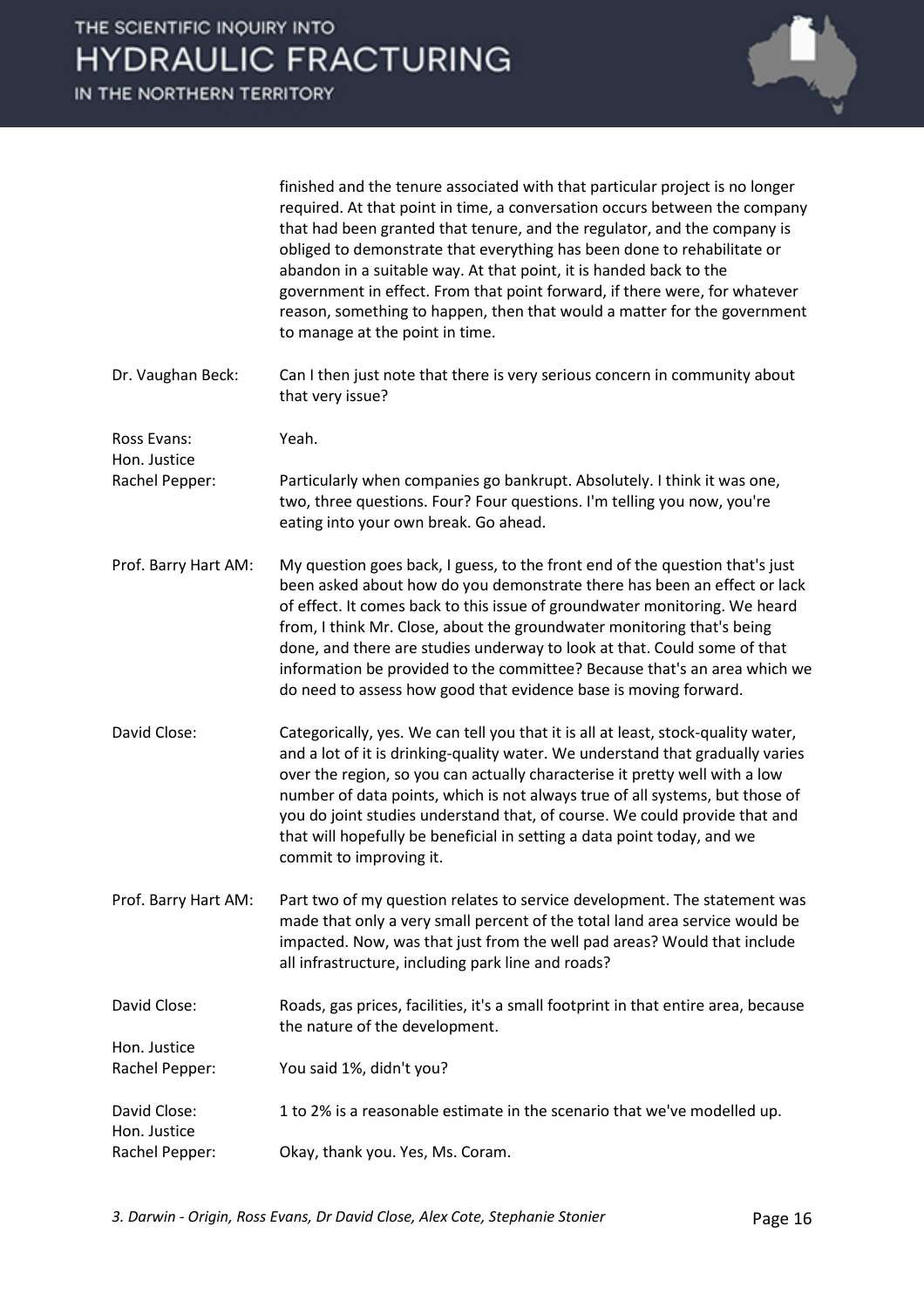IN THE NORTHERN TERRITORY



| Ms. Jane Coram:                | One of the concerns we've heard this week has been around the fact that<br>shifting to a strong reliance on gas will delay a shift to renewable energies. I<br>just wanted to pick up on a comment that Ms. Stonier made, that you<br>regarded this as a partnership between gas and renewable energy. I would<br>be interested to hear how you see that happening in the light of those<br>comments that we're actually delaying that shift.                                                                                                                                                                                                                                                                                                                                                                                                                                                                                                                                                                                                                                                                                                                        |         |
|--------------------------------|----------------------------------------------------------------------------------------------------------------------------------------------------------------------------------------------------------------------------------------------------------------------------------------------------------------------------------------------------------------------------------------------------------------------------------------------------------------------------------------------------------------------------------------------------------------------------------------------------------------------------------------------------------------------------------------------------------------------------------------------------------------------------------------------------------------------------------------------------------------------------------------------------------------------------------------------------------------------------------------------------------------------------------------------------------------------------------------------------------------------------------------------------------------------|---------|
| Stephanie Stonier:             | It's well understood that renewables are attractive, and we aspire as an<br>organisation to be progressing in that direction. We are an inter-private<br>company, we do offer our customers solar energy, and we believe that gas<br>has an important role in reducing our carbon emission footprint, reducing<br>our reliance on coal, and continued affordable energy from the gas market<br>allows renewables to actually continue and develop.                                                                                                                                                                                                                                                                                                                                                                                                                                                                                                                                                                                                                                                                                                                   |         |
| Hon. Justice<br>Rachel Pepper: | Okay, thank you. Professor Hart?                                                                                                                                                                                                                                                                                                                                                                                                                                                                                                                                                                                                                                                                                                                                                                                                                                                                                                                                                                                                                                                                                                                                     |         |
| Prof. Barry Hart AM:           | I have a question related to the avoiding boom and bust cycle. Very<br>laudable. I presume, by that you mean a strategic approach to development.<br>If indeed this is allowed, I just wondering if you could elaborate on what<br>would that look like, a strategic, is it open slather? We'd go back to<br>Queensland situation. What's it look like, and who should oversee that?                                                                                                                                                                                                                                                                                                                                                                                                                                                                                                                                                                                                                                                                                                                                                                                 |         |
| <b>Stephanie Stonier:</b>      | I think we'll address this more comprehensively in our written submission.                                                                                                                                                                                                                                                                                                                                                                                                                                                                                                                                                                                                                                                                                                                                                                                                                                                                                                                                                                                                                                                                                           |         |
| Prof. Barry Hart AM:           | Okay.                                                                                                                                                                                                                                                                                                                                                                                                                                                                                                                                                                                                                                                                                                                                                                                                                                                                                                                                                                                                                                                                                                                                                                |         |
| <b>Stephanie Stonier:</b>      | But the principle is, once we understand what a plausible scenario might<br>look like, and Dr. Close and Alex have both talked about today; it gives us a<br>better understanding how many wells, how many well pads, what<br>supporting infrastructure we'd need, access roads, et cetera. Then to deliver<br>that success, what's the workforce plan that allows that to happen, then<br>when you have an understanding of what those roles are, you can then<br>ascertain can they be residential? Do they need to be FIFO? Do we want to<br>actually tapping into workforce availability that may be existing in Tennant<br>Creek or Katherine? And you of course need to talk to that community<br>about how they much they want to grow, or how much they don't want to<br>grow. It might well be the case that Newcastle Waters and Daly Waters and<br>Elliott, for example, don't want to turn into a Katherine or a Tennant Creek.<br>It's what's the plausible scenario look like, what delivers that success, and<br>how do we work with government and the host community to design what<br>is an acceptable, right balance and blend of that workforce. |         |
| Prof. Barry Hart AM:           | Thanks. That's talking about Origin. I guess I was thinking more about an<br>industry, where there's more than one player. Perhaps I'm putting that to<br>APPEA as part of your submission to us. What's it look like, and who looks<br>after it?                                                                                                                                                                                                                                                                                                                                                                                                                                                                                                                                                                                                                                                                                                                                                                                                                                                                                                                    |         |
| David Close:                   | One thing I would add that would be different to this is to say, some of the<br>projects are familiar with, like Gorgon or Ichthys, where you reach a final                                                                                                                                                                                                                                                                                                                                                                                                                                                                                                                                                                                                                                                                                                                                                                                                                                                                                                                                                                                                          |         |
|                                | 3. Darwin - Origin, Ross Evans, Dr David Close, Alex Cote, Stephanie Stonier                                                                                                                                                                                                                                                                                                                                                                                                                                                                                                                                                                                                                                                                                                                                                                                                                                                                                                                                                                                                                                                                                         | Page 17 |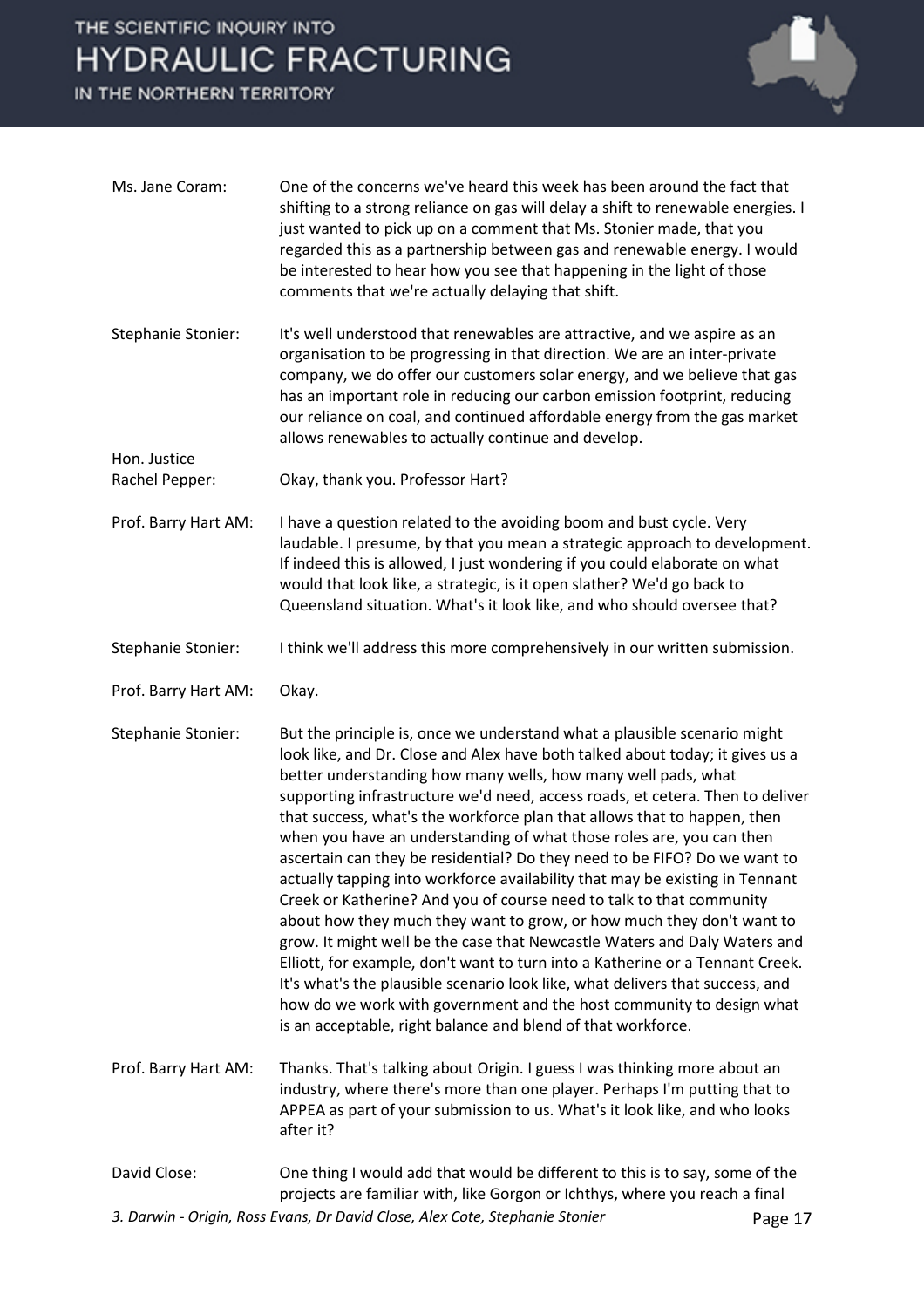|                                                        | investment decision, and all of the development progresses from that point<br>forward. There is no more decision point in a project, but you're unsure and<br>you're trying to evaluate the resource as you're producing in the early years.<br>It would be somewhat organic in the way that growth and the ramp-up<br>would occur. It's unlikely that you would have more than one or two of<br>these projects occurring in parallel, purely due to egress restrictions that<br>would take time for the markets to mature and the pipeline connectivity to<br>mature to the point. There is no scenario where in 2022, or any year, you<br>would go from where we are today to some large number of production. It<br>would need to ramp up relatively gradually. We simply wouldn't have the<br>rigs available that other limitations  So there are some natural limiters, I<br>think, that assist in that prevention of boom-bust. Of course, there will be<br>construction peaks to say, so specific things, but it's very different from<br>some of these other mega-projects.                       |
|--------------------------------------------------------|-----------------------------------------------------------------------------------------------------------------------------------------------------------------------------------------------------------------------------------------------------------------------------------------------------------------------------------------------------------------------------------------------------------------------------------------------------------------------------------------------------------------------------------------------------------------------------------------------------------------------------------------------------------------------------------------------------------------------------------------------------------------------------------------------------------------------------------------------------------------------------------------------------------------------------------------------------------------------------------------------------------------------------------------------------------------------------------------------------------|
| Prof. Barry Hart AM:                                   | I think that's a really important point, and perhaps you can elaborate on<br>that. But that's not what happened in the States. There's many, many<br>reports that start off with a couple of hundred wells, and then there's ten<br>thousand in a particular area. That, I think, is a concern of the community.                                                                                                                                                                                                                                                                                                                                                                                                                                                                                                                                                                                                                                                                                                                                                                                          |
| David Close:                                           | Pipeline connectivity in the North America is pretty  Very effective.                                                                                                                                                                                                                                                                                                                                                                                                                                                                                                                                                                                                                                                                                                                                                                                                                                                                                                                                                                                                                                     |
| Prof. Barry Hart AM:                                   | It's putting that into our context.                                                                                                                                                                                                                                                                                                                                                                                                                                                                                                                                                                                                                                                                                                                                                                                                                                                                                                                                                                                                                                                                       |
| David Close:                                           | Of course, okay, that's a good steer, thank you.                                                                                                                                                                                                                                                                                                                                                                                                                                                                                                                                                                                                                                                                                                                                                                                                                                                                                                                                                                                                                                                          |
| Prof. Barry Hart AM:<br>Hon. Justice<br>Rachel Pepper: | Thanks.<br>One last question. I think might've been you, Mr. Evans. Perhaps not. But<br>somebody indicated that the regulatory governance system here was<br>suitable. I think there was a word used, but it could be improved. What<br>improvements could be made?                                                                                                                                                                                                                                                                                                                                                                                                                                                                                                                                                                                                                                                                                                                                                                                                                                       |
| Ross Evans:                                            | Yeah, look. I think that's really one of the key subjects that we want to have<br>an open dialogue on. As I said at the start, Origin has some really unique<br>insights that we can bring from the successful on-shore gas developments<br>that we have done, and there's quite a distinction between where we are<br>today in the exploration and appraisal phase, which is literally a handful of<br>wells, one or two here or there every year. There's quite a difference<br>between that versus when you're in the production phase, and you have not<br>so much more well heads, but you have a lot more laterals, and a lot more<br>activity going on. There's quite a clear distinction between the two, and<br>there's quite different needs between the two. We're happy to engage in a<br>dialogue as to about what they could be. There are things like, for example,<br>code of practise for well construction, and that was something that was very<br>successful and effective in experiences in other jurisdictions. I think that's<br>something that would be a topic worth discussing. |